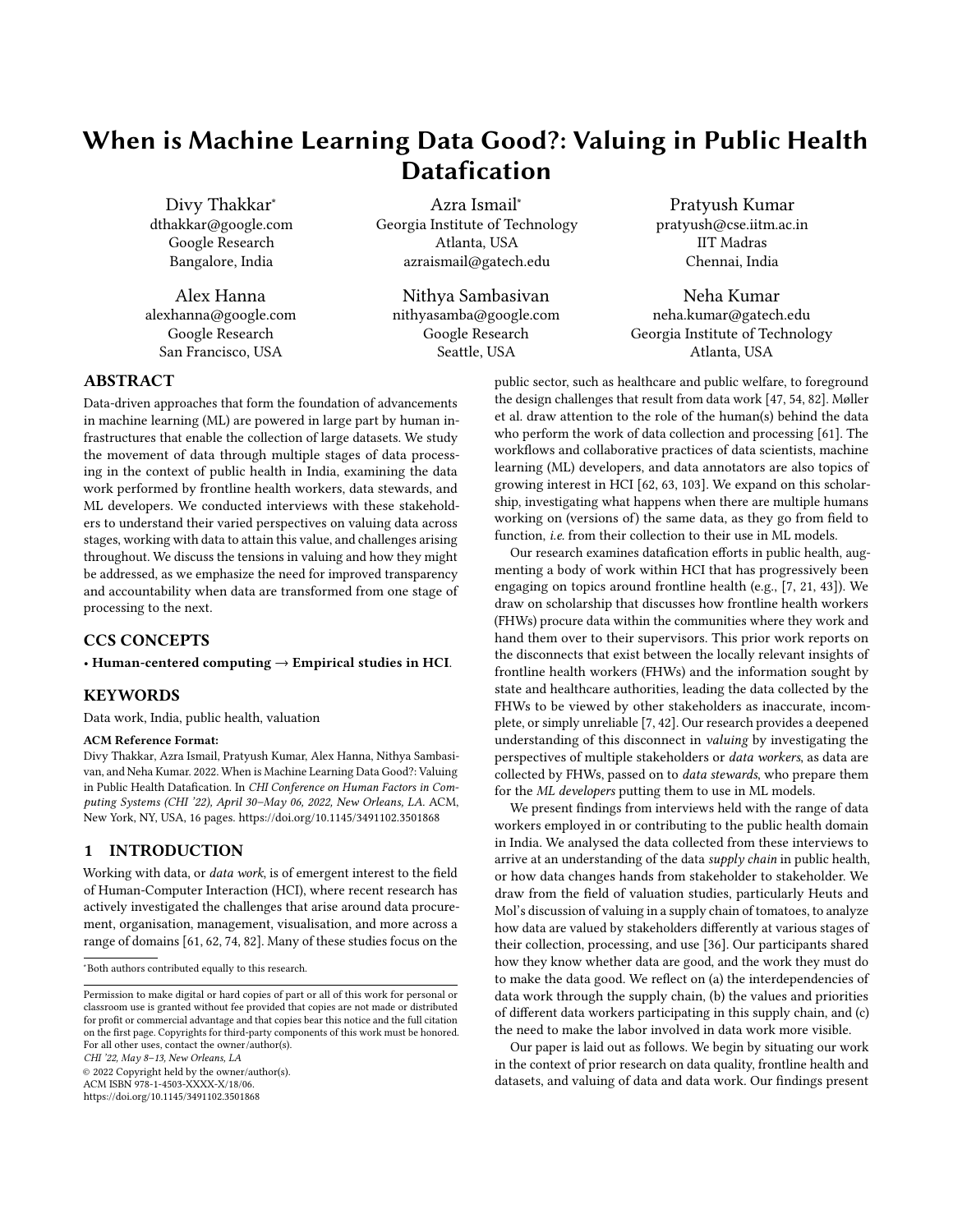the data supply chain in our focus area of public health ecologies. Starting with the ML development stage, we describe how data change hands from one stage to the next, the ways of valuing data across the supply chain, and the work undertaken to attain that value. Drawing on these findings, we then discuss where tensions in valuing arise and are visible, and implications for the generation and curation of ML datasets. We argue for greater alignment in valuing through transparent and accountable processes and structures that empower data stewards and data collectors who are part of the supply chain. Our research insights seek to advance scholarship towards understanding valuing behaviors and practices in data work, paving the way for greater transparency and accountability overall in ML development.

## 2 RELATED WORK

Data-driven approaches are becoming increasingly central to HCI and HCI-adjacent fields. In this paper, we connect with three bodies of work that are centered around data. First, we engage on topics around data quality in ML, extending this research with our empirical study of a multi-stakeholder context where questions around quality routinely surface. Second, we augment the body of work on data and global health, given that data-driven approaches are increasingly being adopted towards healthcare solutions. Finally, we build on a growing area of interest within HCI—that of data work and the care that data routinely entails.

#### 2.1 Data Quality in ML

The quality of training data has a significant impact on the quality of ML algorithms developed [\[33\]](#page-14-9). The aphorism 'garbage in garbage out' has frequently been used in relation to ML [\[31\]](#page-14-10). Recent research by Sambasivan et al. on data work among ML practitioners reports that data work is highly under-valued compared to model development, and as many as 92% of respondents reported experiencing data cascades, where issues with data collection led to even greater challenges on the development end [\[82\]](#page-15-2). Our research augments this work by examining the supply chain of data for ML in the context of public health.

With respect to data quality, ML efforts have typically been concerned with missing data, duplicate data, inaccuracies, highly correlated variables, too many variables, unreliability of labels among other data-related challenges [\[33,](#page-14-9) [46,](#page-14-11) [75,](#page-15-4) [97\]](#page-15-5). Recent research on algorithmic bias has uncovered other data quality dimensions—such as unbalanced datasets, finding that existing datasets tend to be heavily skewed towards white, male, Western, urban, and Englishspeaking settings [\[92,](#page-15-6) [104\]](#page-15-7). Zou and Schiebinger have noted that over 45% of Imagenet data, which computer vision research draws from significantly, comes from the United States, where only 4% of the world's population resides [\[104\]](#page-15-7). India and China together contribute only 3% of Imagenet data, while representing 36% of the world's population, resulting in cultural biases. For example, a photograph of a traditional US bride is annotated accurately while that of a North Indian bride is recognised as 'performance art' and 'costume' [\[87\]](#page-15-8). Data gathered may also reveal systemic racist and sexist biases, as reflected in algorithms used for policing or determining social welfare benefits [\[26,](#page-14-12) [69\]](#page-15-9). Data fields themselves

can also be problematic, as Keyes points out, such as binary conceptualisations of gender in gender recognition algorithms [\[49\]](#page-14-13). Such challenges are further compounded when people share data across contexts, but taken-for-granted norms and standards of data from these contexts are not included [\[65\]](#page-15-10). These broader questions around data gathering have long been the focus of the field of critical data studies, which has closely examined how the context around data—the people, institutions, instruments, policies, finances, and more—impact data collected and their use [\[20,](#page-14-14) [44,](#page-14-15) [48,](#page-14-16) [50\]](#page-14-17).

Data collection and curation practices can have significant effects on the performance of ML algorithms. Buolamwini and Gebru's pivotal study uncovered misclassification by facial analysis algorithms based on gender and race as a result of datasets being overwhelmingly comprised of white and male subjects [\[13\]](#page-13-1). Ntoutsi et al. have described how bias in algorithms is introduced with decisions made by humans on data gathering and processing, such as relying on easily available data and over- or under-representation of certain groups [\[67\]](#page-15-11). In their survey of bias and fairness in ML, Mehrabi et al. created a taxonomy of 22 forms of bias that ML systems can exhibit, partially because of data practices [\[56\]](#page-14-18). Miceli et al. have brought focus to the power structures that influence data quality in computer vision [\[59\]](#page-14-19).

Researchers have recently called for paying more attention to data gathering and processing, such as by documenting how data were labeled [\[5,](#page-13-2) [31,](#page-14-10) [39,](#page-14-20) [63\]](#page-14-4). Denton et al. have outlined a research agenda for documenting the genealogy of ML data, investigating the origin of and values engaged in the collection of benchmark datasets such as ImageNet [\[20\]](#page-14-14). Prior research has also examined the perceptions and needs of various communities such as AI developers, clinicians, designers to mitigate bias and mitigate varying expectations of data [\[28,](#page-14-21) [37,](#page-14-22) [65\]](#page-15-10). Similarly, ethnographic studies and survey reviews have explored narratives that shape datafication, mostly in settings in the Global North [\[24,](#page-14-23) [81,](#page-15-12) [91\]](#page-15-13). Our research builds on such prior work by investigating the origin and flow of data through its lifecycle comprising of several stakeholders. We extend this body of literature by looking at the broader data pipeline as a supply chain, documenting how datasets are constructed and how decisions made by people at each stage impact data quality for ML.

#### 2.2 Data and Global Health

Data collection practices have long been central to the field of Global Health to track health outcomes within a population. For decades, the public health systems of many countries in the Global South have been engaged in paper-based data collection for reporting purposes [\[19\]](#page-14-24). Prior work has engaged with field practices of frontline workers and the challenges in overcoming data quality issues. Pervaiz et al. have examined the challenges in using data for developmental goals in Pakistan and propose a taxonomy of data cleaning challenges [\[76\]](#page-15-14). Batool et al. have described the strategies and management styles adapted by supervisors to detect data falsification by frontline workers in Pakistan [\[7\]](#page-13-0). As the costs of mobile phones and the internet have fallen dramatically, data collection in Global Health is increasing being digitised [\[19,](#page-14-24) [43,](#page-14-6) [70\]](#page-15-15). Recent work has begun to explore how AI/ML interventions can leverage these data streams.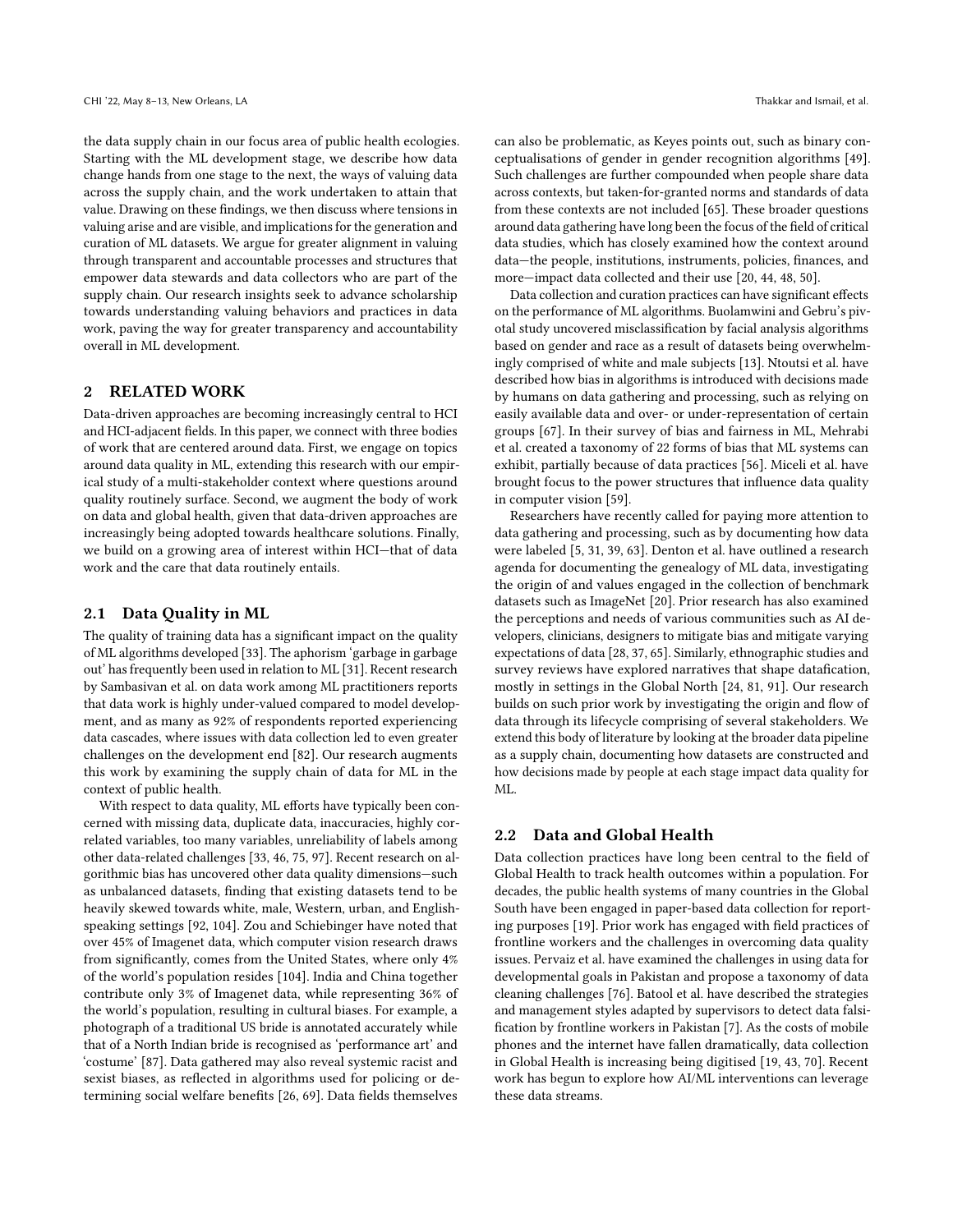Proposed AI/ML applications in Global Health include chatbots to support breastfeeding practices [\[98\]](#page-15-16), ML to forecast the spread of tropical and infectious diseases like dengue and Ebola [\[14,](#page-13-3) [34,](#page-14-25) [72\]](#page-15-17), and deep learning to support screening and adherence to medicines for diseases like tuberculosis [\[2,](#page-13-4) [55,](#page-14-26) [58\]](#page-14-27). AI systems are helping with early detection and diagnosis [\[1,](#page-13-5) [9,](#page-13-6) [101\]](#page-15-18), drug discovery [\[16\]](#page-14-28), as well as outcome prediction and prognosis evaluation [\[38,](#page-14-29) [94\]](#page-15-19). AI is also being used to support maternal and child health, which are of particular importance in many parts of the Global South. Here, interventions have been developed to support early screening of low birth weight and preterm infants [\[80\]](#page-15-20), and maternal health programs [\[66,](#page-15-21) [71\]](#page-15-22). Increasingly, data sources outside the healthcare system are also making an appearance in public health. For instance, researchers have studied the use of social media posts and search queries to monitor and predict the spread of diseases [\[95\]](#page-15-23), though these assume widespread technology penetration. Prior work has highlighted limitations around transparency and replicability in the use of large datasets for scientific analysis, even though the output instruments were not designed for such analysis [\[52\]](#page-14-30).

Within HCI, emerging research has begun to explore the humancentered design of AI/ML systems in healthcare. For example, Beede et al. undertook an ethnographic study of a deep learning system for diabetic retinopathy in hospital settings [\[8\]](#page-13-7). Okolo et al. have highlighted the need for explainability in AI systems to help communicate model outcomes to people with low literacy [\[68\]](#page-15-24). Others have studied how AI could support the routine work of clinicians [\[100\]](#page-15-25), and help with collaborative decision making across medical experts [\[15\]](#page-14-31). Sendak et al. have previously deployed an AI model in a clinical setting as a socio-technical system and argue for moving beyond model interpretability towards identifying stakeholder relationships, creating ongoing feedback loops and respecting professional discretion [\[86\]](#page-15-26). Gu et al. have also studied how pathologists might use imperfect AI in their work [\[32\]](#page-14-32). Despite the reliance of such interventions on large datasets, little research describes how public health data are collected, digitised, aggregated, and then processed into machine learning datasets. Prior work on the data collection practices of FHWs demonstrates how data quality is impacted by the context around data collection [\[42,](#page-14-7) [70\]](#page-15-15). We build on this thread by examining the data pipeline from data collection to the development of ML models.

#### 2.3 Valuing in and of Data Work

The field of valuation studies focuses on understanding the tensions, determinants, contexts, and effects of valuation practices, or how assets are assigned value. We particularly draw on Heuts and Mol's discussion of valuing in a supply chain of tomatoes [\[36\]](#page-14-8), to analyze how data are valued by stakeholders differently in a data supply chain. Examining valuation at various stages of data collection, processing, and use gives us an opportunity to identify the underlying practices and tensions that constantly shape and transform data to make them 'good'. In their study of the valuing of tomatoes across diverse stakeholders in the supply chain, Heuts and Mol closely examine this constant tinkering and negotiation of 'good' drawing on an ethics of care [\[36\]](#page-14-8). They identify five registers of valuing tomatoes—money, handling, historical time, what it is to be natural, and sensual appeal [\[36\]](#page-14-8). Value registers point towards

shared relevance of valuing an entity, where the value of a 'good' entity differs and is likely to be in tension in different situations. What makes a tomato 'good to eat' involves the investment of care at each stage, which may not necessarily succeed [\[36\]](#page-14-8).

Different values and considerations may drive practices for each stakeholder, but these practices collectively determine whether a tomato is 'good' and consumable when it reaches a customer. Mol further emphasises that the 'good' is not something to pass a judgment on, but something to do, in practice, as care goes on [\[60\]](#page-14-33). In our paper, we bring the analogy of tomatoes to data. In particular, we look at the case of datafication of public health to reflect on the data supply chain, or how data changes hands from stakeholder to stakeholder. In the process, we examine the valuing behaviors of our participants, or how they assign and add value to data, based on their partial perspectives. Our approach is closely related to emergent work that looks at data settings with a feminist ethics of care, which draws attention to emotional and material entanglements in the data lifecycle [\[18,](#page-14-34) [23,](#page-14-35) [53\]](#page-14-36). Prior work by Chen et al. frame the ethics of ML in healthcare through the lens of social justice [\[17\]](#page-14-37). Recent work has explored a logic of care for use of data by grassroots organisations to advocate for their communities, for example, for permanently affordable housing and surfacing resident concerns [\[4,](#page-13-8) [23,](#page-14-35) [57,](#page-14-38) [102\]](#page-15-27).

Prior research in HCI has also examined value and valuation in design [\[11,](#page-13-9) [29,](#page-14-39) [30,](#page-14-40) [40,](#page-14-41) [89\]](#page-15-28). Speed and Maxwell discuss the role of value constellations and the mediation of value across value constellations for designers [\[89\]](#page-15-28) . In their ethnographic work in charity shops, Elsden et al. call to recognise valuation as an ongoing process and design data work to support the performance of stakeholder's value [\[25\]](#page-14-42). Feinberg finds that data are infused with design process including data infrastructure, data collection and data aggregation [\[27\]](#page-14-43). Iansiti examines the incremental value of data to benefit consumers and technology companies. They value data across four factors: data quality, scale and scope of data, and data uniqueness [\[41\]](#page-14-44). Recent work by Scheuerman et al. brings focus to the disciplinary values in computer vision dataset development and argue for a closer look at the trade-offs such as efficiency at the expense of care, universality at the expense of contextuality and impartiality at the expense of positionality [\[84\]](#page-15-29). Studies have also explored the politics and power structures within data work [\[4,](#page-13-8) [59,](#page-14-19) [77\]](#page-15-30). Singh calls to situate data infrastructures through existing practices around dataset development and understand relationships that hold them together [\[88\]](#page-15-31). Our work builds on these studies and provides insight into the role of valuation and the data transformations caused due to hidden tensions across stages.

HCI researchers have examined the role of collaboration between data science workers for data work [\[6,](#page-13-10) [51,](#page-14-45) [62,](#page-14-1) [64,](#page-15-32) [73,](#page-15-33) [74,](#page-15-1) [78,](#page-15-34) [103\]](#page-15-3). Discussions on collaborative data work have focused on collaborations among data science workers employing collaborative practices across data science workflows [\[103\]](#page-15-3). Data science workers develop an intuitive sense of their data and employ strategies such as rationalization and decomposition to reduce tensions in the data workflow [\[62,](#page-14-1) [74\]](#page-15-1). Studies have also uncovered how data science workers need to adapt different coordination and communication strategies while working on multidisciplinary teams with domain experts and could benefit from building a process common ground [\[51,](#page-14-45) [54,](#page-14-3) [64\]](#page-15-32). Data science workers also face challenges working with data and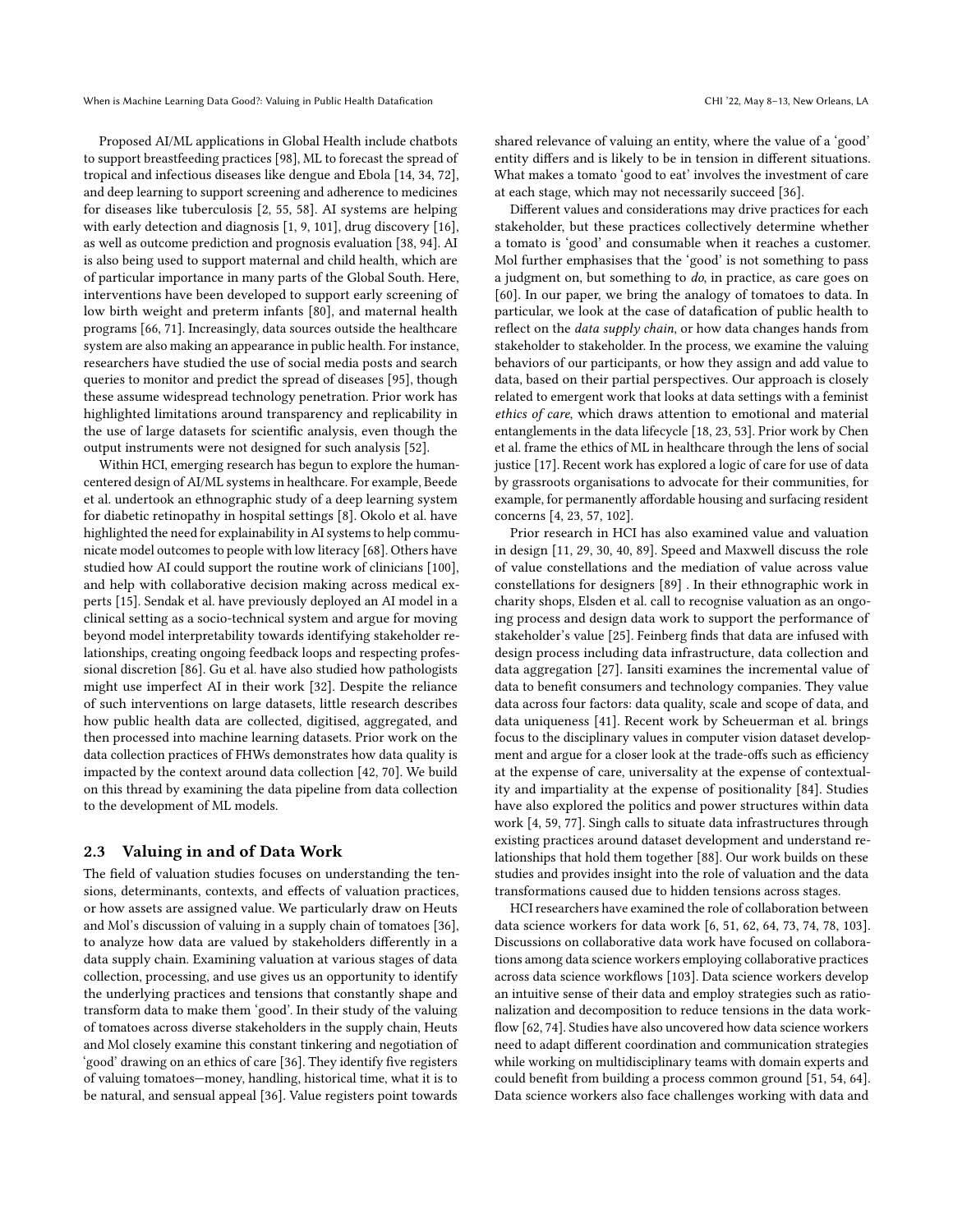spend significant time data cleaning, data wrangling and working with 'dirty' data [\[35,](#page-14-46) [90\]](#page-15-35). We build on this work to discuss the collaboration practices within each stage of the data workflow and analyze the role of collaboration across the data workflow through the lens of valuation to make data 'good'.

## 3 METHODS

The goal of our research was to attain a deeper understanding of the origin and evolution of data in the public health system in India, before it comes to be used for ML. Our study draws from 46 semistructured interviews with individuals involved in different parts of the data supply chain. Interviews were conducted from May 2020 to August 2020. Participants include data collectors, data stewards, and developers linked to ML applications being developed for public health such as healthcare resource allocation, improving public health program adherence, health outcome predictions, community health surveillance and healthcare worker evaluation. The study was approved by the author's organisation's ethics committee before the work was commenced; the committee was comprised of health ethics experts and approved the research design without raising concerns. Below we offer more context on the stakeholders we interviewed, our recruitment process, data collection, and data analysis.

## 3.1 Participant Information

Data collectors in all the projects were frontline health workers (FHWs) including government-funded health workers Accredited Social Health Activists (ASHAs), senior government-employed frontline health workers called Auxiliary Nurses and Midwives (ANMs) who were responsible for supervising ASHAs, and outreach workers for HIV and sexual health awareness and support. FHWs were responsible for providing access to healthcare services in their communities and performed data collection along with their care responsibilities [\[22\]](#page-14-47). FHWs in our study were involved in project domains including maternal and infant healthcare, sexual health, disease monitoring in communities and vaccination coverage. They collected demographic and health data from beneficiaries using paper forms and, occasionally, tablets.

Data collectors, FHWs, passed on data to data stewards at a Primary Healthcare Centre (PHC). Data stewards included data entry operators, data controllers, and project officers. Data stewards were tasked with cleaning, processing, analysing and validating the data from data collectors to upload it onto an information management system. Data stewards worked on similar project domains as data collectors and maintained data records in PHCs. Focus areas for data collectors and data stewards was also dependent on state public health priorities since each state dealt with different public health challenges and severity of diseases.

The final set of stakeholders are the developers, including ML researchers, data scientists, and engineers. ML developers perform advanced analysis and modelling on public health data, which is acquired often in conjunction with an NGO or a public health agency. ML developers were involved in projects such as efficient resource utilization, predicting community health outcomes, improving public health program adherence and understanding community social networks for improving program coverage.

#### 3.2 Participant Recruitment

To recruit participants who were involved at different stages of data work, we recruited participants through professional networks, personal contacts, snowball and purposive sampling and stopped when our data had reached saturation [\[10,](#page-13-11) [85\]](#page-15-36). We acknowledge the tremendous support from three grassroots non-governmental organisations (NGOs) in recruiting frontline health workers for our study. Our dataset is intentionally geographically balanced to understand data practices across different public health programs in different states. To obtain a geographically balanced sample, we recruited FHW participants across sixteen villages and one city in India across five states including Rajasthan, Uttar Pradesh, Madhya Pradesh, Karnataka and Bihar. We recruited thirteen data stewards, working in jobs of data collection and analysis in public health organisations. Additionally, we recruited ten ML developer participants from three countries; ML developers were recruited by seeking references from author's professional networks, and personal contacts. All developers who participated in our study were actively working on problems at the intersection of ML and public health with the goal to deliver the software to public health agencies, NGOs or a partner organization. ML developers we interviewed came from academia, start-ups, and industry research labs and were located in cities in India, the United States, and Singapore. Some developers in our study were situated in countries outside of India because many academic and industry research projects at the intersection of ML and public health for India are globally distributed.

#### 3.3 Data Collection

Due to travel constraints as a result of the COVID-19 pandemic, Divy conducted interviews via phone calls and video calls on Google Meet with study participants. He conducted interviews in Hindi, Kannada, and English depending on the participants' choice of language. As he was not fluent in Kannada, he was accompanied by a translator for interviews. In ten interviews, Divy was joined by an NGO representative who was familiar with FHWs and helped build rapport and trust with the FHW. After initial exchanges, the NGO representative did not interject during interviews and were not provided with the list of interview questions in advance. In other interviews, the NGO representative helped build rapport prior during participant recruitment and did not accompany during participant interviews. Interview questions with FHWs were focused on understanding their backgrounds in day-to-day workflows, public health data collection and analysis, incentives, system design, communication workflows, community interactions and their interactions with technology for their work. Interviews with data stewards and ML developers were additionally focused on capturing their experiences and challenges on working with data entry, processing, analysis, and modelling. Interviews lasted 45 - 60 minutes with all participants.

We obtained informed consent from all our participants, taking particular care to communicate the purpose of the study clearly to FHW participants who were unfamiliar with ML and were sharing sensitive information. The NGO representative and Divy assured FHWs multiple times that their responses were anonymous and their responses were not linked to their performance in any way.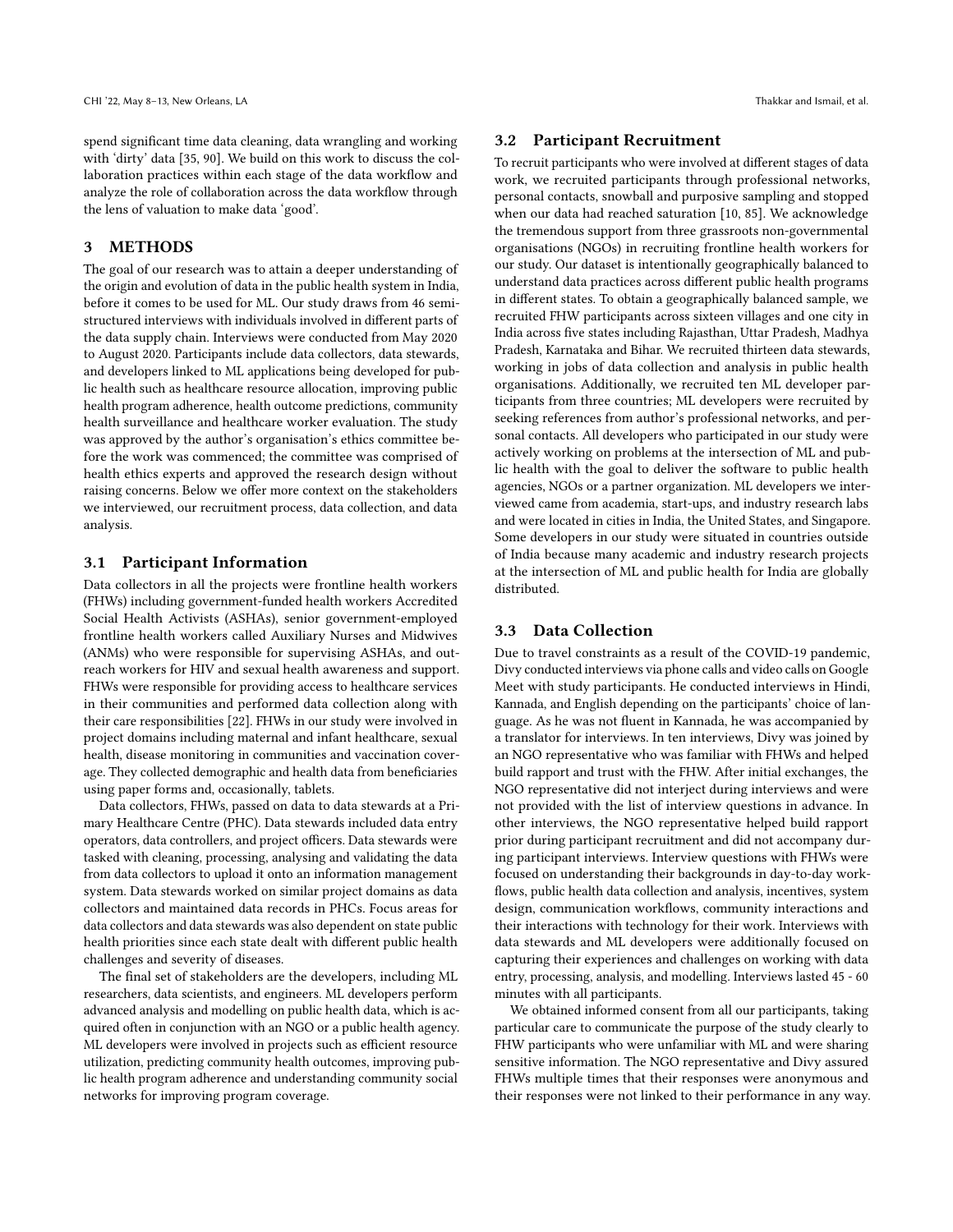Communicating this information was critical as surprise visits from higher ranking officers was regular practice and could induce bias into the data collection process. Sixteen FHW interviews were not audio recorded as per the participants' privacy preferences, since they worked directly with government institutions and did not feel comfortable being recorded. All participants consented to detailed note-taking during the study. We paid careful attention to the responses of our participants throughout, and did not sense fears or anxieties on their part. Divy left them with their contact information, inviting them to get in touch if they had any questions. This is all in addition to following standard procedures of informed consent (in participant's local language) and reinforcing that participants could end the interview if desired, at any time.

#### 3.4 Data Analysis

All transcripts were translated to English by Divy. Participants' names were anonymised and replaced with codes in the analysis. NGO names have also been anonymised for this paper to protect the privacy and interests of frontline workers. We carried out inductive qualitative data analysis to summarise and interpret the interview data. The process of analysis was iterative: we began by identifying themes at sentence-level and identified larger themes emerging from these iterations. All authors read transcripts multiple times, developed affinity clusters, and derived key themes, which we iteratively refined [\[93\]](#page-15-37). Emergent themes were guided through our analysis and were organised across stakeholders by tracing the use of data from ML developers to the process of data aggreation and eventually collection. Within each stakeholder, we refined our themes across data operations, data contextualization and organizational structures that shape the perception of 'good' data and the practices to create, analyze or maintain it.

## 4 FINDINGS

In their study on the supply chain of tomatoes, Heuts and Mol describe the work performed on the tomato and the valuing by stakeholders at each stage to make the tomato good [\[36\]](#page-14-8). Taking inspiration from their analysis, we view data as part of a supply chain, where data are handed over from one set of stakeholders to the next. We first describe the work conducted by ML developers to develop ML models from the noisy datasets they receive, and the valuing driving this work. We then detail the data stewards' data entry and processing practices. Finally, we describe the work and valuing by data collectors. Across the supply chain, we highlight differences that arise in the valuation of data.

## 4.1 ML developers: Making Data Fit for Purpose

Our interviews with ML developers revealed that they spent a substantial amount of time making data good for developing ML models. Their perceptions of what entails a good dataset for ML resulted in several operations on the data to make them fit for purpose. In prior work, Sambasivan et al. have described how data work has a significant role to play in ML work, despite frequently being undervalued [\[82\]](#page-15-2). Our participants also pointed out the need to pay attention to how their data work could impact their models, and sought to contextualize the dataset to make appropriate data

operations. They recognized their limited understanding of the context in which data were collected, and struggled to contextualize their models for solving relevant problems using ML. We describe their work and the valuing involved below.

4.1.1 Operations to make data good. Our ML developer participants reported facing several data quality issues for model training, and shared their concerns about lack of visibility into the data collection process. We found that they relied on partner organisations to procure data for them for specialised use cases and were not involved in the design of the data collection process. ML developers reported that the key constituents of good data included structured and standardised feature-rich data with validated ground-truth labels that would help them build robust ML models. However, developers frequently faced challenges in the process of working with data and encountered noisy data:

> "The data would frequently have large number of missing rows and unfilled columns. In some cases key parameters like blood and urine reports are missing in maternal health data which is a critical field for health outcome prediction. It is difficult to trust this data to validate ground truth. The data quality is so bad that predictions of high risk pregnancies are totally off"  $-$ P37, ML developer

Missing data fields were a commonly reported issue among our participants. Other issues included large clusters of near-perfect values in a dataset and swapped entities (for instance, height with weight). Developers reported receiving crude datasets that had not been collected for ML applications, typically from non-profit organisations or public health agencies. ML developers noted the process of data transformation towards achieving better modelling by performing various data operations towards improving data the quality and completeness of the dataset, and preparing them for the ML data pipeline:

> "My goal is to try and reach the highest accuracy and noisy data makes that really difficult. I spend a large portion of my time in preparing the dataset even before getting to the modelling. If it were up to me, I would not do this task but it is a critical part given the quality of data."—P41, ML developer

Noisy data introduced a number of additional, laborious tasks for the developer and consumed significant time to prepare the dataset for model training. There were several strategies that our participants employed to address such issues. ML developers reported hand curating datasets and applying less data-hungry techniques when developing ML models, especially when data quality was poor. ML developers shared that they identified data clusters and key trends through statistical analysis to understand and scope the problem further. These operations also helped identify noisy parts and gaps in the dataset. Developers reported following an iterative method in the data transformation process, first by retaining noisy data rows and later by retaining high-quality data and training their models. Models with higher accuracy and less noisy data were preferred. These strategies were implemented with the limited context that ML developers had on how and why the data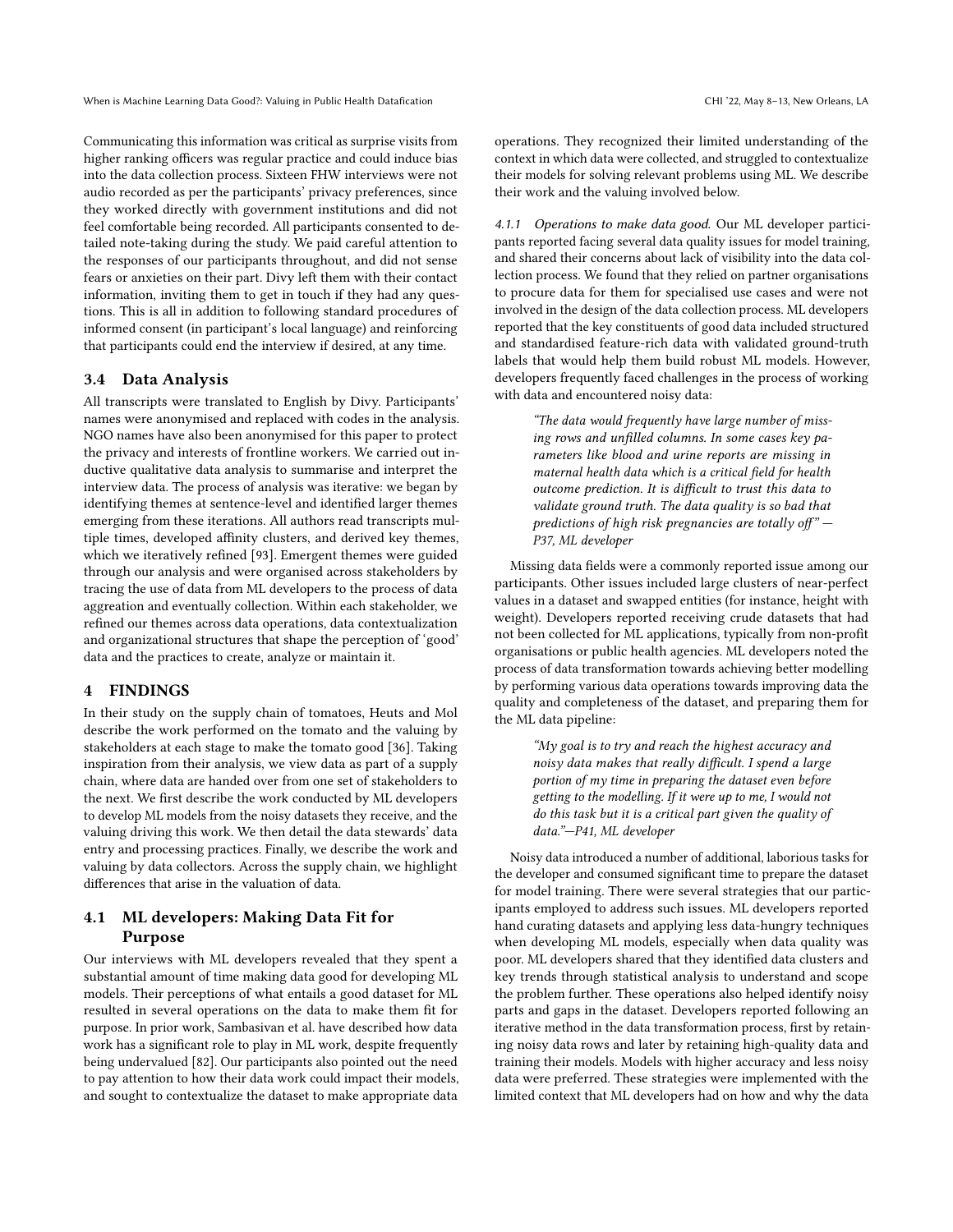CHI '22, May 8–13, New Orleans, LA Thakkar and Ismail, et al.  $\blacksquare$ 

| No.              | Roles                                         | <b>Locations</b>                                                 | <b>Domains</b>                                       |
|------------------|-----------------------------------------------|------------------------------------------------------------------|------------------------------------------------------|
| P1-P23 (22F, 1M) | Data collectors<br>(Frontline health workers) | Rajasthan, Uttar Pradesh,<br>Madhya Pradesh,<br>Karnataka, Bihar | Maternal Health (9),<br>Sexual Health (6), Other (8) |
| P24-P36 (4F, 9M) | Data stewards                                 | Karnataka, Maharashtra, Delhi                                    | Maternal Health (3),<br>Sexual Health (4), Other (6) |
| P37-P46 (2F, 8M) | ML developers                                 | Karnataka, Singapore, United States                              | Maternal Health (3),<br>Sexual Health (1), Other (6) |

Table 1: Demographics of research participants. "Other" refers to a broad umbrella of projects in domains such as tuberculosis, non-communicable diseases, preventive care, health outreach etc.

were collected a certain way. In making these data operations, they could lose valuable context captured in the data.

ML developers were thus engaged in making data good by addressing the noise in the data, and introducing some structure. Our paper offers insight into valuing by data collectors in later sections, how this might have introduced noise in the data, and implications for data operations. We next describe how ML developers tried to contextualize these data operations in the absence of insight into the broader context of data collection.

4.1.2 Contextualizing data operations. ML developers we interacted with frequently collaborated with partner organizations providing the data, to make better decisions on what operations to conduct to make data good. There were cases, however, where there was no suitable resolution that our participants had arrived at with their current level of understanding of the context. We describe these contextual challenges and workarounds below.

We found that developers struggled to find reliable documentation on how data had been formatted. In such cases, they relied on partner organisations to provide more information about the data format and organisation of the data, and to comprehend data fields that required domain expertise, such as those on medical conditions or terms that the ML developers were unfamiliar with. Developers also shared the challenge of connecting multiple datasets, even if they were related to the same set of beneficiaries, which such lack of documentation would have further made difficult. This made it challenging to track the long-term impact of their ML algorithms and to fully understand the improvements of their model on the beneficiaries' health outcomes:

"You can see that two datasets have intersecting people but there is no easy way to connect these datasets. It becomes very difficult to say with confidence that your algorithm has a long-term impact on someone's health if you cannot measure the outcomes over a long period."— P39, ML developer

More context on how the data were collected and more standardized structures for collecting data could have helped in this case. Another challenge was that of multiple languages in the same dataset, because this introduced more steps in the preparation of the ML data pipeline. Public health data, especially textual data, was collected in regional languages and hence developers were forced to expend significant time and effort to process such data fields. The different data and written literacies of stakeholders collecting and aggregating data may have played a role here.

Labelling datasets was reported to be an important yet one of the most challenging tasks during data processing and ML model development. Developers frequently relied on their data provider to help them identify a set of rules or heuristics to produce the correct labels, especially in domains where specialised expertise was needed to understand the data and required output. In other cases, developers tried to decipher patterns in the data and label the data by themselves, by hiring gig workers or through crowdsourcing.

> "If I am trying to assess which person is at more risk, I need to know which of their health parameters in data are important to determine the risk, right? It becomes really difficult to identify the right labels without experts and sometimes even when you are able to figure out the labels, the underlying data cannot be trusted or the labels are subjective"—P37, ML developer

We also found that validating these labels through ground truth was considered to be a very important part of the labelling process. In the absence of partnerships with field experts, it was difficult for developers to know the accuracy and efficacy of existing labelling operations on the dataset, in turn affecting the model performance and result validation. Data labelling was noted to be difficult and time-consuming. ML developers reported challenges in understanding subjectivity and biases of the people who labelled the data when they relied on other experts. Labelling without an understanding of the context in which data were collected was hence noted to be particularly difficult; developers were unsure whether "labelling was in accordance to the real needs of the problem" P40, ML developer

Our participants also noted that good data protected the privacy of those from whom data were being collected. ML developers reported that frequently, NGOs and public health agencies did not have the means or technical know-how to completely anonymize datasets. As a result, these tasks were routinely performed by ML developers. ML developers thus did the work to create datasets without private details.

> "I understand that they (NGO) do not have the technical means to make data completely anonymized so we have do it because we have to make sure we are following protocols submitted via IRB and that there are no questions when we go for publication"—P42, ML developer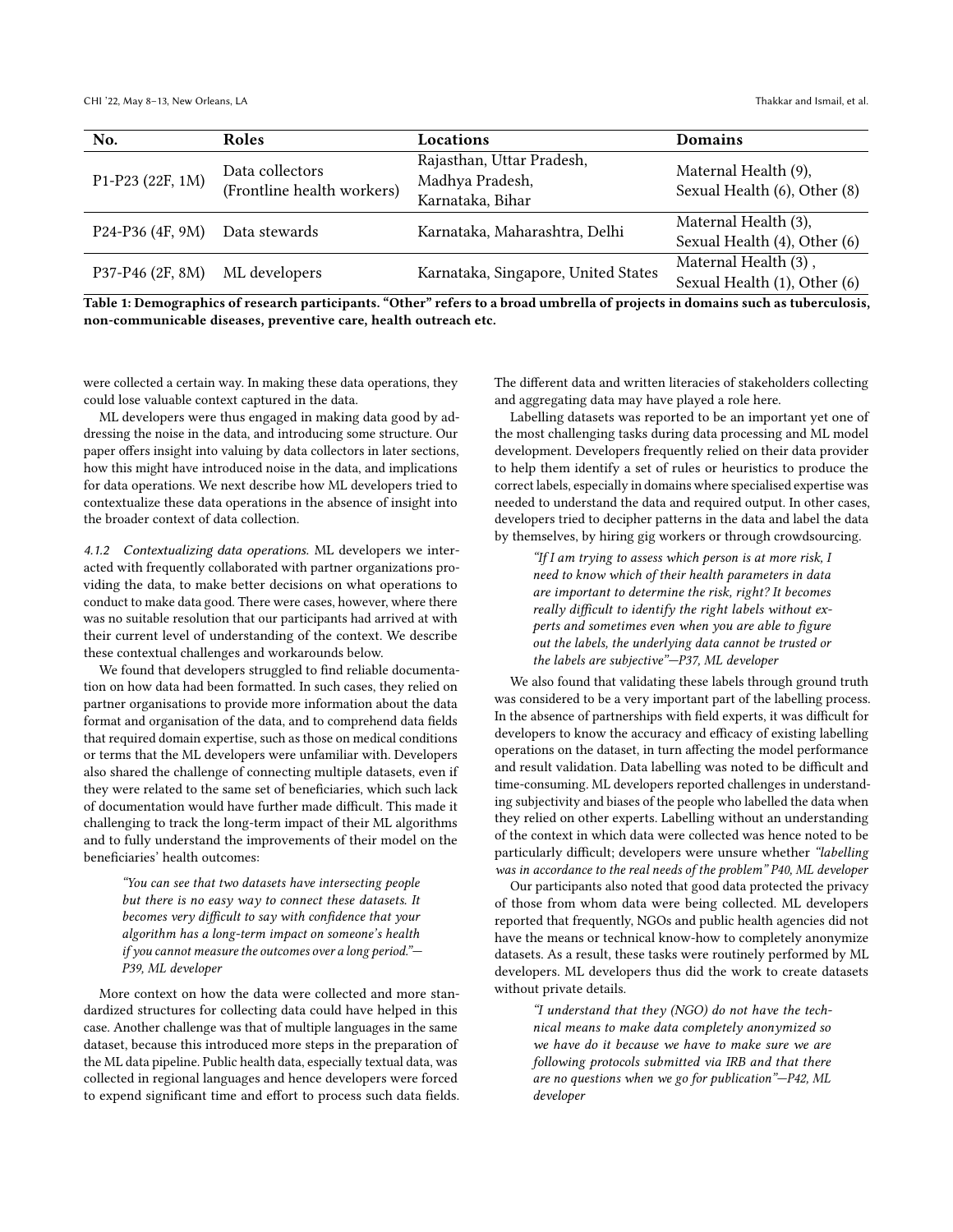We see that there were several data operations that ML developers worked on that required contextualization such as connecting multiple datasets, handling data collected in multiple languages, labelling data and validating these labels, and anonymizing data. They relied on partner organizations to provide the domain expertise to be able to contextualize appropriately, but even with their support, these were hard challenges that were had not been fully resolved.

4.1.3 Contextualizing models. ML developers noted that there were a large number of interesting and exciting problems in their local communities but they were extremely selective in picking the problem because of the lack of availability of high-quality data and the difficulty in implementing the ML algorithms without a trusted onground partner. ML developers frequently assessed the feasibility of working on a specific problem based on the availability of highquality data. In other cases, ML developers preferred to work in collaborative teams that could potentially work with partners such as NGOs and public health agencies with access to high-quality data.

In cases where the data-providing agency and the developer were working closely, developers noted that it was easier to ask questions about the data to understand observed patterns from modelling. They reported working closely with partner organisations to validate key observations and insights, and to test for their robustness in practice:

"I can sometimes see correlation between two parameters but does that really lead to any actionable insight? I need to work with domain and field experts to understand that, getting access to such people is not easy."— P46, ML developer

ML developers shared their concern for whether their models were solving the right problem by focusing and learning the right data features. They reported that the process of validating their ML solution into giving the most useful predictions was a task which needed field and domain expertise that they did not possess. For instance, these challenges included getting a grasp of the validity of causation and correlation of parameters on the output and building consensus and capacity among field workers to use their developed technology in the real world. We found that developers needed to find domain experts who could help identify and scope out the right problem and the features to focus on. However, easy access to such expertise was noted to be a limiting factor. We report that good data were accompanied with domain expertise and a clear understanding of the problem scope.

We also found that developers frequently performed analysis to understand the bias in the dataset and their models. They reported to being sensitive to not cause harms through their models, however we found that developers struggled to contextualise bias for different settings since they did not have the field expertise and relied on collaborations with field partners and subject-matter experts:

"Fairness is an issue. Even when we have many records only a few of them are more diverse than others so you cannot use all the records for your algorithm because of the lack of data balancing. It is also very difficult

#### to know which data field can be a proxy for bias so it becomes difficult to balance outcomes as well"—P37, ML developer

We note that developers had access to a complete or broader dataset compared to other stakeholders like FHWs and data stewards who deal with piecemeal data. This gave them an opportunity to provide insights on broader trends across regions or populations that may have otherwise not been visible. However, this required careful contextualization, including a consideration for bias in the data and models developed. Close collaboration with domain experts and project partners was critical in this regard.

4.1.4 Training and career motivations. All developers we interacted with shared that they had largely been taught to work with highquality datasets during their universities and training. Developers shared the realities of working with public health data as starkly different from their training, and noted that they spent a significant time to ensure preparation of high-quality datasets from crude data rather than getting to directly work with high-quality data.

> "It's mostly my students who work with the data, and I can tell you from the students' experience, there is a lot of time spent and they are not extremely fond of it. They want to work on cooler things like the algorithm and how to work with that. But data issues in themselves actually pose a technical challenge and we can have novel methods for such low-resource contexts."—P43, ML developer

We found that our ML developer participants did not receive direct incentives for performing routine data work to develop data pipelines for ML models. However, application and invention of novel data mining techniques was valuable for their work although in most occasions existing techniques would help get their job done. Additionally, development of new algorithms to prove scientific robustness was noted to be an important consideration in some cases, especially for scientific publications. Though we found that ML developers were motivated by the potential for impact through their model development work, they were also being motivated to publish study results in reputed venues and showing promising results (such as accuracy, precision, recall, F1 scores) to further ML deployments and gain organisational recognition. Developers noted the pressure to work on a problem with technical depth which would be valued by the scientific community and their organization, also potentially aligned with their career aspirations, over problems with an easier technical solution but potentially higher field impact.

## 4.2 Data Stewards: Aggregating Data to Meet Reporting Requirements

We next share the perspective of the data stewards and how this contrasted with the work and valuing by ML developers. Before data reached the ML developer, they were aggregated and processed by data stewards. The data stewards we interviewed performed a range of operations on data collected by FHWs through paper forms, daily diaries and notebooks. These operations included data entry, processing, and analysis, as detailed below.

4.2.1 Making data legible and complete. Through our interviews, we found that the work of data stewards to be primarily motivated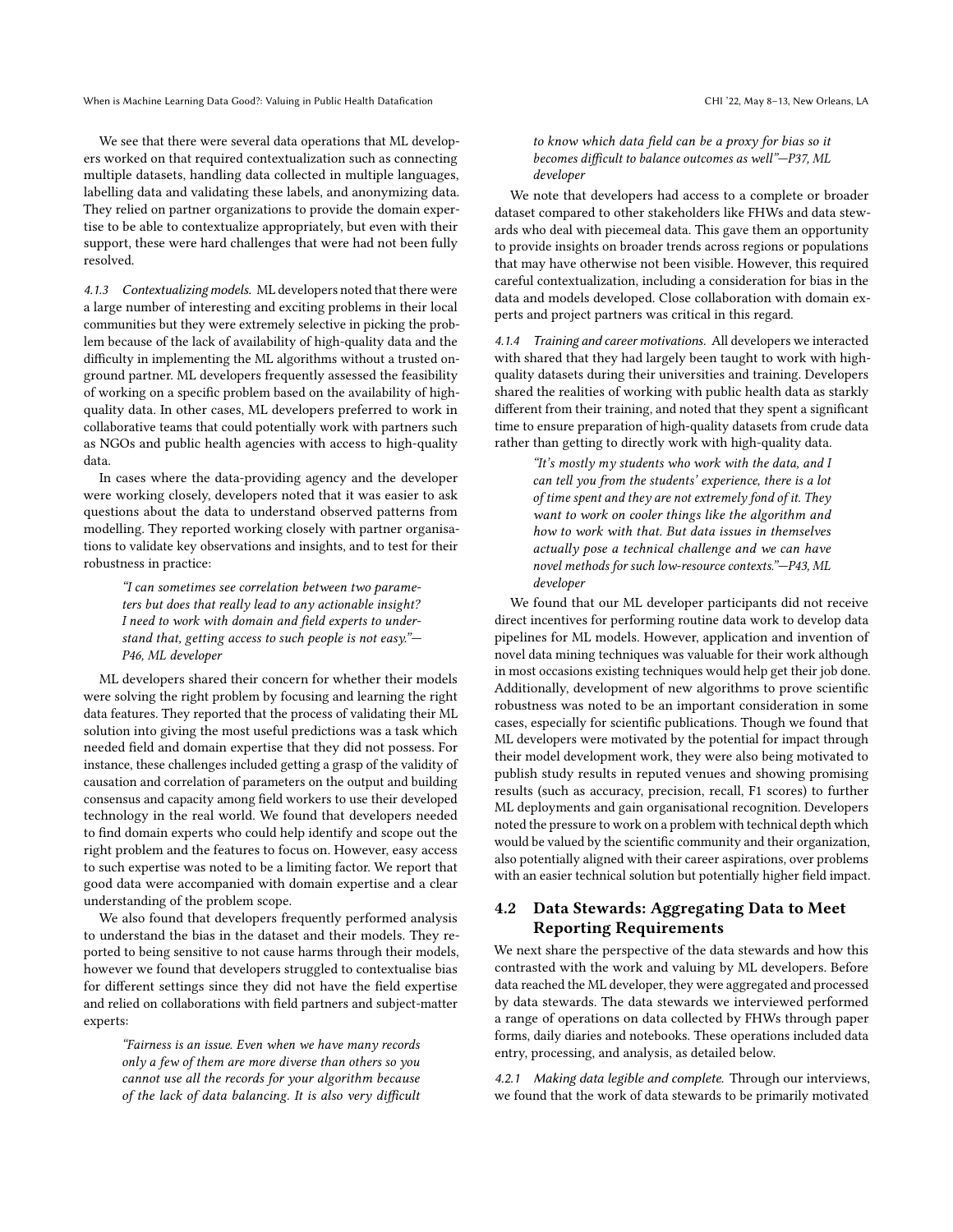by reporting requirements for aggregated data. They were tasked with digitising data records and generating reports to enable the generation of summaries of health performance indicator for government officials. They identified structure and completeness as key constituents of good data. A critical component of their role was translating paper forms into structured and complete data on health informational management systems, to support robust reporting on goals that were part of health policy by state and federal government:

#### "Getting data that is complete and readable is the basic need for us to provide reporting mechanisms for the state.—P28, data steward

The format for digitising records in health information management systems was prescribed to our participants during the training they received at the start of their role. However, the data that our participants received was frequently not 'good' as desired. Our interviews revealed data stewards' concerns about the quality of the data provided by FHWs. They reported prevalent issues such as missing data fields (especially for medical history), data fudging, misrepresentative data entries, and data manipulation. They also struggled with deciphering handwriting in some cases:

"Data that comes to us has a lot of gaps... there are missing entries, sometimes you can take a quick look and see some glaring numbers which I know do not make sense."—P32, data steward

Many of these challenges echoed those shared by ML developers. However, though data stewards tried to address these issues, the problems persisted beyond this stage. Data stewards also reported dealing with multiple forms and entries for the same individual (from a house visit or a health camp check-up), which made it a frustrating and lengthy process to digitise. This may have further contributed to the data quality issues experienced by ML developers, and may also explain the challenge that ML developers identified when connecting multiple datasets with the same individuals.

Our interviews also revealed that like ML developers, data stewards found 'good' data to be privacy-preserving. Several sensitive and private fields including socio-cultural factors such as caste, religion, and gender were captured during the data collection process. Data stewards performed several activities to preserve data privacy. Public health data were transferred from FHWs to Advanced FHWs in a Sub-Health Centre, to data controllers and stewards in a Public Health Centre (PHC). Data were aggregated and processed to remove personally identifiable information at the PHC, prior to which each stakeholder in the process had access to individual medical history and current reports of each beneficiary. Beyond the PHC, data were aggregated and trends were to be reported. Further, data stewards shared that part of their work involved ensuring that data entries had unique IDs and could be connected across different datasets, which was a difficult task due to different data collection structures that generated each dataset. Though both ML developers and data stewards cared about data privacy, the specific level of privacy and procedures followed likely differed. Even after the processing done by data stewards, ML developers found the need to perform additional privacy-preserving data operations.

4.2.2 Organizational structures for meeting data quality. We found that there were several organizational structures in place to check the quality of data collected by FHWs, though there were also significant gaps and misaligned incentives that impacted data quality. Data stewards were geographically located far away from FHWs (albeit in the same state as the FHW) and in most cases, they did not maintain any direct communication with FHWs. Data stewards were located in Public Health Centres (or regional NGO centres) where they followed defined protocol and performed work such as data entry, aggregation, and reporting. Data stewards noted that organisational structures were not set up so that data stewards could have direct oversight or influence on the data work of FHWs. Instead, data quality checks were combined with the supervision of health work performed by FHWs. Senior officers from the PHC visited FHWs for surprise visits and checked their registers to validate their work. However, the purpose of such checks was to ensure work was being done than to enforce data quality.

Data stewards highlighted a lack of access to tools and training for efficient ways to understand data quality. We found that they spent significant time validating data from FHWs through manual checks, going through the data provided by a single FHW to develop a broad impression of the quality of the data they were collecting. They reported any specific instances of continued data quality issues with an FHW to their supervisors. In some cases, especially at NGOs, data stewards directly communicated with FHWs to seek clarifications and report concerns.

> "I will check the data in my own way to see if someone has left compulsory fields empty or if they have tried to enter perfect values but all this takes time and I cannot spend all day in doing checks..."—P30, data steward

Asynchronous communication and data updation delays were also identified by our participants as a significant reason for the ineffectiveness of current data and perceived poor data quality. Data stewards often experienced a long delay between data collection to being ready for the data ingestion and reporting stage. Each time a political or bureaucratic leader was interested in the poor performance for any identified district, instead of accessing prior health records (which were perceived to be of poor data quality), a fresh round of data collection was ordered. This further burdened the public health system by adding additional data work for FHWs and data stewards.

Data stewards also shared their perception on financial incentives for FHWs. They reported that some FHWs optimised for activities that paid larger financial incentives which created focused reporting on some aspects of the public health scenario while other programs might have very little data and reporting since they had lower financial incentives. This may explain why ML developers found duplicate entries in their datasets, and also has implications for how data operations should be performed by developers. There was thus a gap between valuing of data by FHWs who prioritized incentives, and that by data stewards and ML developers who were aligned. Data stewards cared about breadth and completeness of reporting, and ML developers cared about feature-rich data.

4.2.3 Organizational structures for reporting. Data stewards performed practices to enable better health reporting mechanisms for state officials. However, they lacked incentives for good reporting,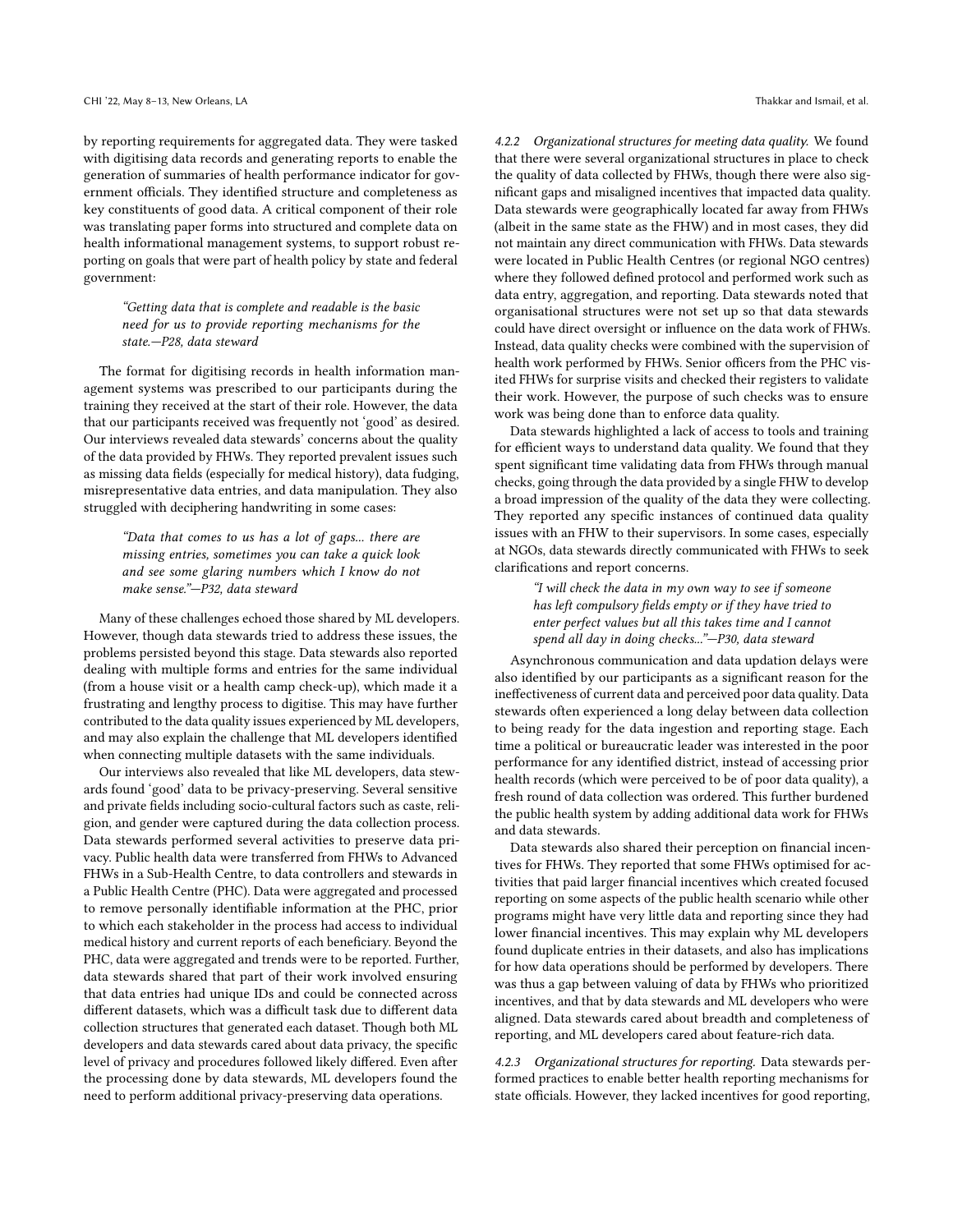did not have the autonomy to define reporting structures, and were overburdened and had to operate amidst resource constraints. They also had to work with limited visibiity into the impact of their data reporting work.

Our interviews revealed that data stewards were called upon on an ad hoc basis to provide specific data reports (such as immunisation rate in a particular district). Such requests were typically from senior officers and having organised data readily available was looked upon favourably. However, preparing these reports could involve combining data from different sources which was a difficult and time consuming task, causing frequent delays when specific data reports were requested. Data stewards reported that they did not receive any financial incentives based on their performance on data work, and did not have any control over the structure of data collection format or forms. However, we found that the release of funds by the state or federal government for specific programs was dependent on good performance on relevant health parameters.

Despite their essential work in informing state policy, the data stewards we interviewed did not have information on whether their data were used and where they were reported: "I type in the data, where all it goes after is unknown to me."—P26, data steward. Our participants did not get any regular feedback on the efficacy of their data work, making it a frustrating experience because the value of their work was not immediately clear. Data stewards stated that in an ideal scenario, aggregated data would be used to observe trends to influence health policy but as far as they were aware, there was typically no action based on this data. The inaction was attributed to the lack of good quality data, which was further attributed to not having robust feedback mechanisms in the data collection process and the lack of oversight in the process:

## "In most cases, the data is not acted upon after collection and ingestion. Data is mostly used for reporting, no further analysis is done on it."—P25, data steward

We also found that data stewards navigated organisational limitations and resource constraints to perform their work. PHCs and NGOs had limited human resources to perform data entry, data cleaning, and analysis. Data stewards reported a large backlog of physical files that needed to be processed and digitised. The backlog caused a further delay in the availability of near real-time data for analysis which was sought from senior officials. Further, lack of automated techniques for cleaning and processing data were noted as other contributors to the long delays in data preparation. Data stewards noted their challenges in availability of credible statisticians in their departments to perform advanced statistical techniques for detailed analysis. This further burdened other departments for such analysis, increasing the feedback and response time for the data steward.

We see that reporting requirements were driven by bureaucratic needs that influenced valuing by data stewards. Data stewards were overburdened, lacked autonomy to define structures of reporting, and lacked visibility into how data were used. The complex organizational structures they were forced to work within along with limited training and resources impacted the level of data quality they were able to maintain and informed how the data were structured. This impacted the quality of the data made available to ML

developers who faced similar challenges when conducting data operations for ML.

## 4.3 Data Collectors: Collecting Data as Part of Everyday Workflows

The valuing performed by ML developers and data stewards differed significantly from that of the FHWs collecting the data. FHWs performed data collection alongside their primary role of healthcare outreach. We found that organizational structures and the local context shaped data collection by FHWs and their valuing of the data. Below we highlight how data transformation took place, the factors that resulted in data quality issues identified by the other data stewards and ML developers, and implications for ML datasets.

4.3.1 Organizational structures driving data collection. We found that data collection was performed by FHWs for two primary uses generating and maintaining public health records of care coverage including their own healthcare provision activities, and conducting specialised surveys on a need-basis. Both of these were closely linked to organizational structures for data collection, including financial incentives and supervision. Our FHW participants reported spending significant time on year-round data collection tasks. For instance, FHW P7 stated, "We get a lot of notices to do a survey (for different programs such as spread of dengue) with the form to fill out. It is a very tiring process but we need to do it and a good part of my salary comes from doing surveys." Data collection was perceived as a tedious and tiring process by our participants, spanning multiple forms, surveys, diaries. FHWs shared that the data collection process had several components which were opaque, repetitive, and redundant (such as multiple forms requiring similar data fields).

We found that FHWs associated performance on healthcare provision activities with their data work. They received financial incentives for each task completed, and data were used to demonstrate they work they had completed to receive payments. As described by P4, ". . . register should be tip-top (polished in presentation) and complete." Data were also viewed as a way to showcase their healthcare provision efforts to higher-ranking officers, especially during surprise checks. Additionally, good data and performance increased the visibility of the FHW within their PHC or NGO. 'Good' data for FHWs thus reflected their performance on healthcare tasks, and were well presented and complete. The linking of financial incentives to specific activities resulted in data stewards and ML developers receiving more data on some activities than others and missing fields, as identified earlier. FHWs also received financial incentives to procure new data for specialised program surveys. In such cases, FHWs reported their incentives to be lower than their expectations. For example, we found that FHWs were paid USD 14 per month to conduct COVID-19 surveys with a hundred houses every day. Low incentives may have impacted their motivation to collect high quality data in such cases.

The performance of Advanced FHWs was also tied to data, though their work was not based on financial incentives. They received fixed salaries and held the perceived prestigious status of a 'government employee' (government jobs are frequently sought after in India). Advanced FHWs oversaw a cluster of villages (typically five to six) and were responsible for the overall performance of their cluster. They were responsible for ensuring flourishing health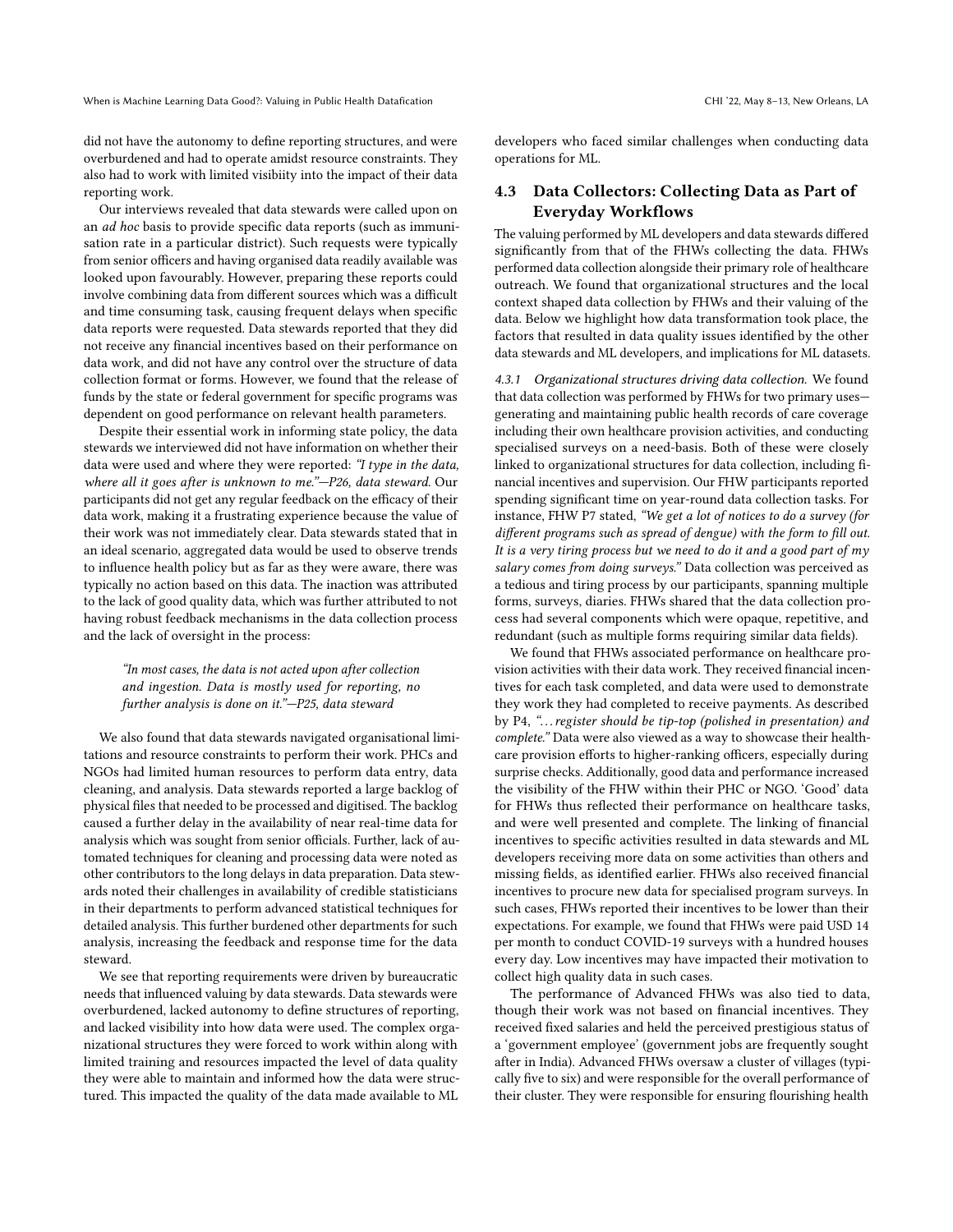parameters such as low infant mortality rates. Lack of 'good' performance as reflected in data, led to warnings by Medical Officers.

We found that FHWs received training at the start of their job on maintaining diaries and structured notebooks for data work. Advanced FHWs received training to use tablets for data collection. Additionally, FHWs had to undergo two or three on-the-job training throughout the year, however these were focused on providing program information and medical training. FHWs did not receive any specific instructions or training for specialized surveys, even though each one was tied to a different program. Our participants used their prior experiences with data collection and supervision to deduce the expected outcomes of these surveys and proceed with data collection. The ad hoc nature of data collection may explain the challenges that data stewards and ML developers faced in connecting different datasets from the same beneficiaries. Beyond training, FHWs we interviewed used their personal smartphones to coordinate the process and workflow for data collection. Chat groups were used to trickle information top-down for new surveys along with information on training, reminders, and new directives from higher-ranking officials. The various channels for training and communication could be leveraged to better communicate data requirements to FHWs.

We see that the motivations driving data collection by FHWs were largely tied to their work responsibilities, and not the aggregate reporting that data stewards cared about or the generation of ML datasets. FHWs perceived data collection as tedious and redundant, and a significant time sink. We also found that these data were largely being collected in regional languages by FHWs, which posed a challenge for data stewards who were manually feeding data into information management systems.

4.3.2 Lack of transparency and feedback in data collection. FHWs noted the lack of transparency in the flow of the data after collection, despite the central role of data in their work. FHWs were required to submit their data records to a senior team member, who then passed them to data stewards. However, after submitting their data records, FHWs shared that they did not receive any regular feedback or communication on their data work which made it difficult for them to understand the use and monitoring of their data collection efforts. Despite not being clear of the immediate gains and value from all their data work and lack of feedback, FHWs continued to follow these process because of potential repercussions for noncompliance. Even as they waited on feedback, FHWs were asked by their supervisors to continue to submit forms and surveys for a large number of programs. The lack of feedback and transparency on the use of the data, especially survey data collected and not used for their immediate care work, may have contributed to data quality issues in the supply chain. These surveys may have been driven by the bureaucratic data needs identified by data stewards, burdening the healthcare system as a whole.

Despite the lack of feedback, FHWs shared that an immediate benefit of good data was informing their care work, beyond organizational requirements. The most cited example in our interviews was the generation of a due list, a list that helped classify and identify people who were due for routine visits, vaccination, medicine distribution, and health camp visits. Most FHWs generated this by manually tabulating entries in their registers. Even in cases where

advanced FHWs generated the due list through their tablets, there was perceived fear of incorrect data or loss of data, compelling FHWs to check the compiled list against a manually generated list. Resource management was another important task where good data were seen as useful. Distribution of medicines, ORS packets, condoms, and other resources had to be recorded against the beneficiaries' names. Workers were instructed to maintain a register and were held accountable for each item; hence they spent significant time in tallying and recording entries. Aligning with these forms of valuing in the data supply chain more closely could help address the lack of feedback, while motivating collection of higher quality data.

4.3.3 Missing data when navigating diverse geographic and social topographies. FHWs were tasked with the goal of increasing access to health services in marginalised communities (e.g., caste minorities, religious minorities, and tribal communities). However, access to marginalised communities was restricted or limited due to social, cultural, and physical factors described below.

FHWs travelled to challenging locations in and around their assigned territories for data collection and health visits, frequently in challenging terrains and at the risk of physical safety, and they were required to manage their own transport. More experienced FHWs used public or shared transport, often at their own expense to travel to villages and the PHC. Within their villages, the location of houses was an important factor as FHWs preferred to visit certain locations that they perceived as 'unsafe' only during specific hours. FHWs built trust with indigenous (or adivasi) communities to provide health outreach and enable data collection; these locations were reported by FHWs to be more difficult to access than their own villages. These physical factors had a direct impact on sampling during data collection, which was dismissed by ML developers as simply missing or incomplete data fields. It is important to contextualise missing data in the context of where and how the data were collected.

FHWs also shared how societal norms around caste and religion played a significant role in their medical care coverage and data collection practices. Our participants related second-hand accounts from FHWs who had been chosen from marginalised communities (such as oppressed castes), who struggled with getting access to privileged households (such as upper-caste households) for data collection. Similarly, some FHWs reported challenges in gaining trust of marginalised communities. Such situations impacted data quality. ML developers need to consider the underlying societal structures that may be influencing data quality.

Additionally, FHWs reported that cultural beliefs frequently shaped the perception towards seeking and accepting medical care from FHWs (and relatedly, participating in data collection). Some families were reported to prefer home births and hold specific cultural beliefs around maternal care activities (such as nutrition, vaccination, post-delivery care, and more), which could conflict with the FHWs' responsibilities. FHWs shared that these practices were shaped by experience of family members in the household, and second-hand accounts. The lack of participation of such households could also manifest in the form of incomplete and missing data.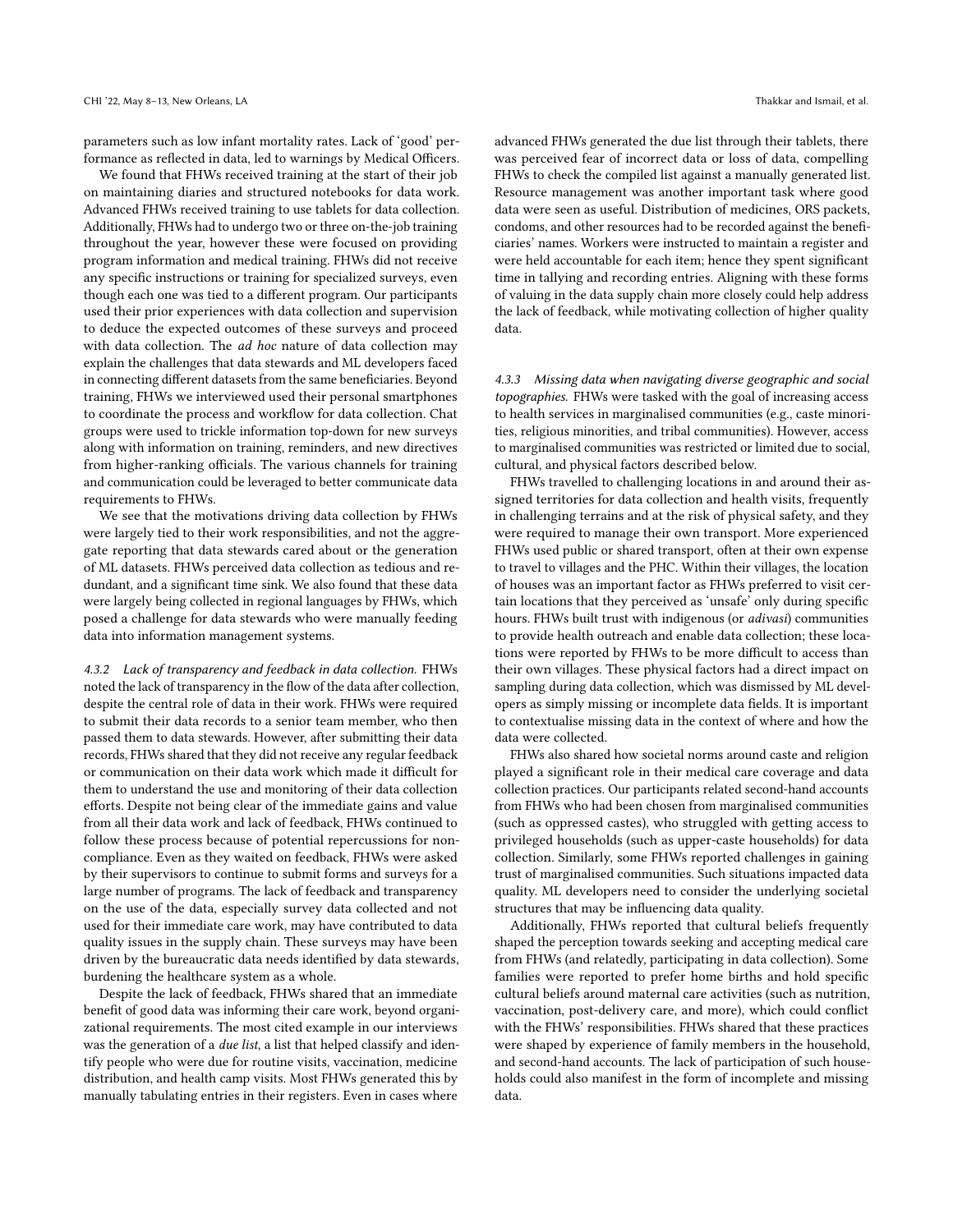4.3.4 Collecting and protecting sensitive data. Even before gathering data from a specific household, FHWs shared that they spent considerable time building their relationships and trust in that household. This was critical because FHW worked and collected data on topics considered to be sensitive and personal. For example, in one NGO, older sex workers served as FHWs and helped identify and locate new sex workers. This was a task that could not be conducted by outsiders, given the discreet nature of sex work (because of its illegal status in India). Similarly, FHWs who worked on maternal health built trust with new brides in their villages with an intent to engage with them closely when they became expectant mothers. These new community members were identified through the routine surveys of FHWs and by leveraging trust with older community members. Trust between the FHW and their communities was a result of labour by the FHW and was critical to enabling the data collection process. However, FHWs also felt responsible for not abusing the carefully developed trust for repetitive data needs:

"Whenever I go to a house for a survey or to ask about health, the family will welcome me with respect... I also make sure to not keep going to the same house too many times to not overstep."—P11, FHW

Being forced to collect repetitive data despite the inconvenience to households could have resulted in the false reporting noted by data stewards and data collectors. FHWs shared that they were frequently asked about the rationale for collecting sensitive information by community members. However, they could not clearly communicate the chain of access to sensitive data since they were not fully aware of the use of data after their collection. Sensitive information included images of legal identification, bank account numbers, sexual history, and more. FHWs noted to taking responsibility to alleviate their concerns and to ensure that the data collection workflows continued, despite the lack of transparency into data processes. We found that FHWs led negotiations to convince their communities about sharing sensitive information by providing details on the benefits that they would miss out if they did not provide specific data fields. Benefits typically included access to incentives in government-run health programs:

"People generally are afraid and ask why are we collecting bank account details, government ID proof, they think they will lose money if they give these details. I have to make them understand that they would not be robbed, if they do not give this information we cannot give them program benefits."—P22, FHW

FHWs were tightly integrated into their communities and were trusted confidants for community members. They were privy to sensitive information regarding missed periods, domestic abuse, alcoholic partners, and sexual health, and provided advice and support to their communities for such issues beyond their medical responsibilities. The FHWs we interviewed did not report such information on structured forms, maintaining privacy by instead memorising the information. Beyond reporting 'good' data, FHWs were thus also making nuanced negotiations and decisions on what data to record, which would have resulted in missing data for data stewards and ML developers. P17's statement below emphasizes the importance of maintaining privacy when interacting with community members:

#### "They share information that they do not share with their own family, we are their trusted sahelis (friends)."— P17, FHW

FHWs highlighted their practices to avoid accidental sharing of their work data through diaries, mobile phones, or tablets. Along with navigating concerns around accidental sharing of other people's private information, FHWs were also concerned about the risk of exposing the nature of their job to members of their own household. Families often knew that FHWs worked in the medical profession, but were at times unaware that they worked on topics considered taboo such as periods, condom usage, sex work, and sexually transmitted diseases. Specific details around taboo topics could have repercussions such as families urging FHWs to leave their jobs. These concerns were reported to be aggravated with shared access of their devices with elders and kids in their household. We found that community members had access to the FHW's cellphone number and could call at any time, resulting in privacy concerns. FHWs also dedicated evening hours when they had more private time to perform data work. 'Good' data practices thus involved maintaining privacy at all stages of the data collection process. However, the privacy of the data was beyond the control of FHWs once the data were submitted to the PHC, despite the reassurances they gave community members, and became the responsibility of data stewards and ML developers.

## 5 DISCUSSION

Our findings described the overlaps and conflicts in valuing by different stakeholders in the data supply chain. Below we discuss the tensions in valuing across stakeholders, and implications for work on ML datasets. We then consider the role of transparency and accountability in addressing the tensions that emerge in valuing in public health datafication.

## 5.1 Valuing Across the Data Supply Chain

In their study on the supply chain of tomatoes, Heuts and Mol highlight the constant tinkering by workers to make a tomato good at each stage, and the conflicts in valuing across stakeholders [\[36\]](#page-14-8). Along these lines, we uncovered the various practices that data collectors, data stewards, and ML developers were engaged in to make data good, and their efforts to continually try to do better. A lens of valuing allows us to move beyond arbitrary notions of data quality to focus on what are desirable and achievable data quality goals in a given context based on existing practices. We discuss tensions in valuing in three aspects that we identified to be relevant to all the stakeholders we studied—in data transformations performed to improve data quality, data contextualization, and as a result of organizational incentives.

5.1.1 DataQuality. ML developers and data stewards noted several challenges working with 'noisy' data from data collectors, including lack of structure, missing data, fudged data, and uneven data distribution. This impacted the eventual development of ML applications for developers and resulted in gaps on information management systems for the reporting needs of data stewards. Our analysis of the data supply chain suggests that it is imperative to not view data quality as separated from the context of the data collector, reinforcing prior work [\[82,](#page-15-2) [83\]](#page-15-38). Understanding valuation of 'good'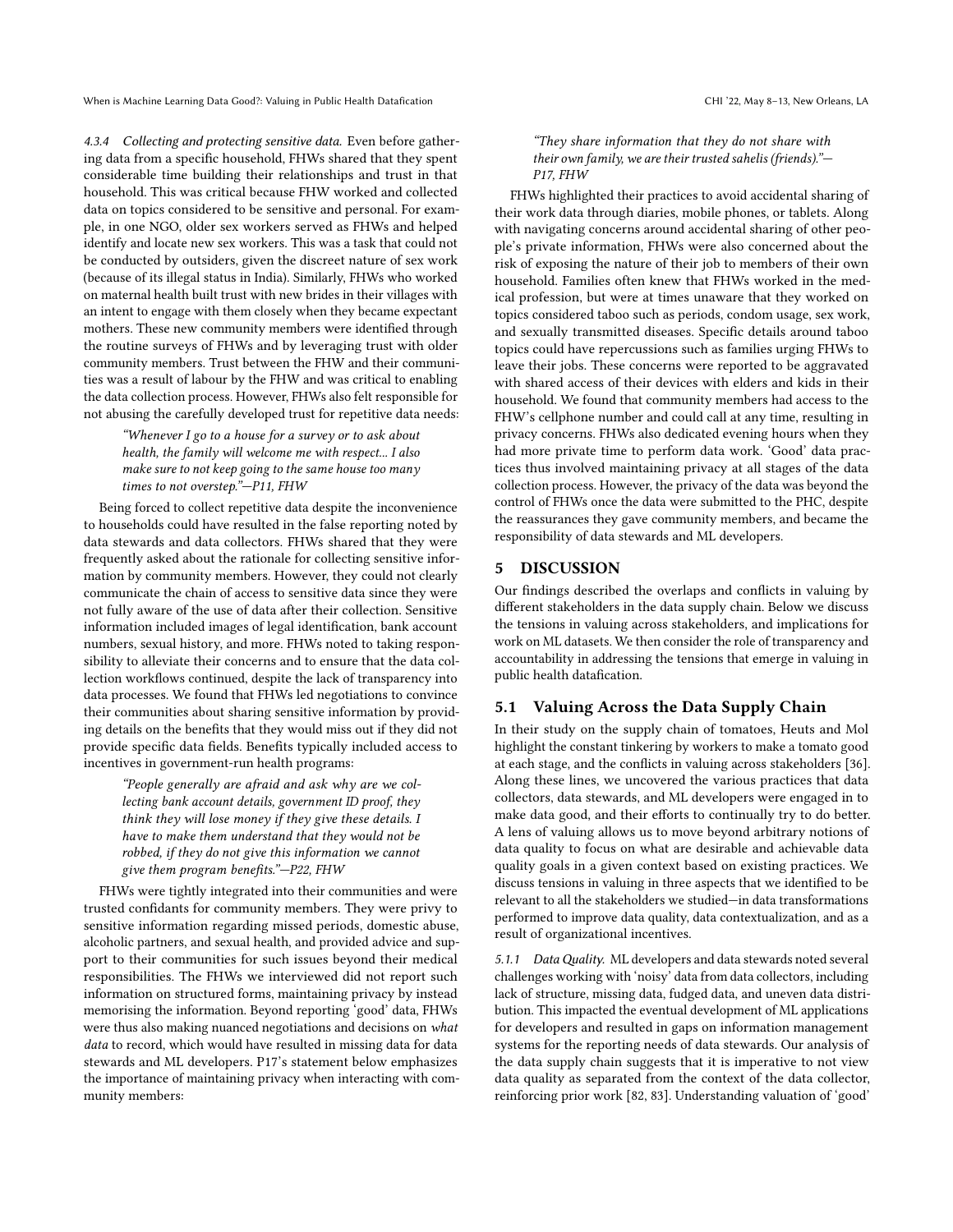CHI '22, May 8–13, New Orleans, LA Thakkar and Ismail, et al.  $\blacksquare$ 

| <b>Stage</b>                        | Valuation of 'good' data                                                            |  |  |
|-------------------------------------|-------------------------------------------------------------------------------------|--|--|
|                                     | - Structured and standardised data                                                  |  |  |
|                                     | - Feature-rich data with validated labels                                           |  |  |
| ML Developers                       | - Improved model performance                                                        |  |  |
|                                     | - Validation with field and domain experts                                          |  |  |
|                                     | - Contextualising bias and fairness                                                 |  |  |
|                                     | - Structure and completeness for complete entries on information management systems |  |  |
|                                     | - Methods to decipher bad quality data                                              |  |  |
| Data stewards                       | - Ability to share feedback with data collectors                                    |  |  |
|                                     | - Synchronous data updation                                                         |  |  |
|                                     | - Feedback on eventual data use                                                     |  |  |
|                                     | - Data work as a reflection of completion of tasks                                  |  |  |
|                                     | - Presentation of data registers                                                    |  |  |
| Frontline Workers (data collectors) | - Training for new data workflows                                                   |  |  |
|                                     | - Regular feedback on data work and use                                             |  |  |
|                                     | - Data to improve care work                                                         |  |  |
|                                     |                                                                                     |  |  |

Table 2: Summary

data across different stages is a step towards understanding these tensions and the surrounding ecologies.

We observe that data quality issues are not merely a result of "lazy" or unmotivated work from data collectors, as was frequently perceived by the ML developers and data stewards who participated in our study. Rather, data quality issues are embedded in the organizational, social, and cultural ecologies of the data collector through which they value data. For instance, data collectors faced challenges in accessing all communities equitably due to the safety risks, challenging geography, or social dynamics around caste or religion. These access challenges could be perceived as data distribution irregularities by developers. Similarly, data stewards frequently were mandated to work across an array of health programs, each requiring the use of a different information management system. They also faced challenges in accessing unique identifier fields, which were frequently missing. These challenges were experienced in ML development as data quality issues such as lack of structured data and issues in interoperability.

5.1.2 Data contextualisation. Building ML models far from the context where training data are collected and aggregated, as we found, can adversely impact ML development. We found that ML developers struggled to contextualise data due to lack of familiarity with the context around data collection, leading to challenges with labelling data and validating results, and unclear algorithmic outcomes. On the other hand, data collectors were respected health workers and seen as reliable confidants in their local communities. They were embedded within the communities that were providing the data and possessed deep knowledge of the topics on which data were being collected, which was gained by building relationships in their community. However, data collectors were not aware of the eventual use of their data. For them, 'good' data represented proof of work completion, impacting how they structured data. Improving transparency in data processes and leveraging similar goals across stakeholders could help better contextualize ML data operations. It is important to view the role of data collectors as community

leaders with contextual and institutional knowledge. We recognise a timely opportunity to engage with their perspectives during the design of data collection workflows as well as deployment of ML models in the real world.

5.1.3 Organizational Structures. Data are valued differently based on the organizational structures and incentives for each stakeholder in the data supply chain. ML developers were motivated and incentivised to develop novel models, perceiving data work as mundane [\[82\]](#page-15-2). They cared about developing impactful ML applications, but lacked access to domain experts to identify such applications. Their training also did not prepare them to work with 'noisy' data leading to important context being lost through data operations they conducted, such as removing rows with incomplete fields. Data stewards were constrained by limited organizational resources, and unavailability of statistical experts and automated data cleaning workflows. Even earlier in the data supply chain, data collectors were provided with limited training on data workflows and lacked feedback on data use, resulting in confusion about data collection workflows and eventually leading to data quality issues. Financial incentives were also important to the data collectors who were frequently underpaid and worked long hours and impacted their choice of what data to collect, resulting in oversampling. Organizational structures could be designed to better support data work, such as through incentive structures that align with data needs, greater transparency around data workflows, and developing data literacy. Data collectors, in particular, could be empowered in their roles by communicating potential benefits of ML applications for them and their communities, and developing applications that benefit them more directly (e.g., through automated due lists of households that they need to visit).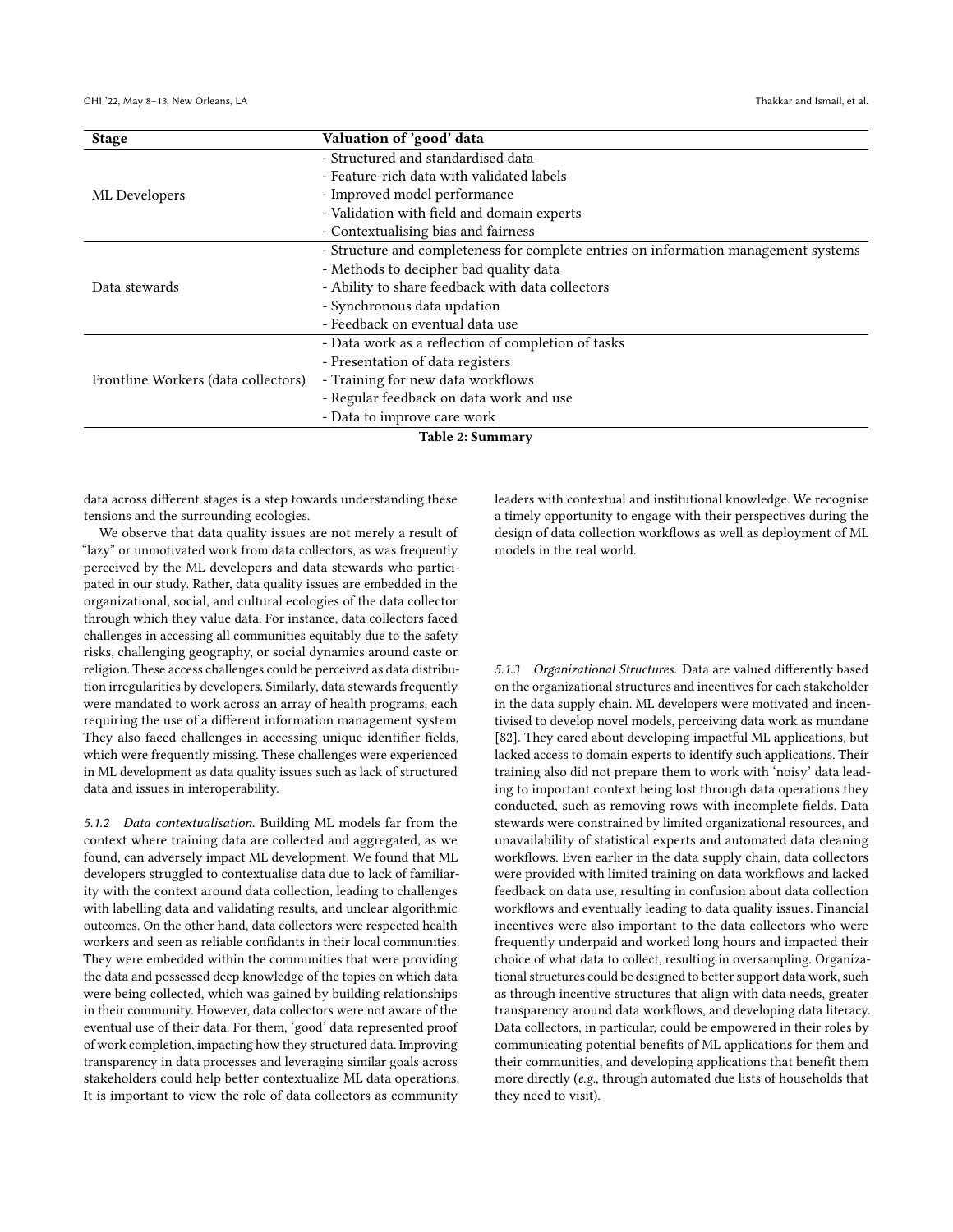## 5.2 Transparency and Accountability in Data Transformation

Several of the tensions outlined above were related to the lack of transparency in data flows and organizational structures for accountability. Researchers within the FaccT (Fairness, Accountability, and Transparency) community have extensively studied such concerns in ML models. We view transparency and accountability from a relational perspective, where the level of transparency and accountability desired is determined through negotiation across multiple stakeholders, based on what is possible and appropriate in a given context.

5.2.1 Transparency. Prior work on transparency in ML datasets has largely focused on the development of artifacts and processes that document dataset development or summarize the dataset. For instance, Denton et al. have suggested mechanisms for recording the genealogy of data, to investigate the histories, values, and norms embedded in them [\[20\]](#page-14-14). ML developers in the public health context we studied had limited visibility into how the data were collected, the context of data collection, and data operations that had already been performed. More documentation could have informed subsequent data operations conducted by ML developers to improve data quality, and could also explain and help address biased ML predictions. However, generating documentation can be challenging in dynamic data settings. Though we viewed the development of datasets mostly as a linear process, there were several cycles involved at each stage. The data provided by organizations to developers had been put together over multiple data collection and aggregation cycles, making it difficult to document all the data operations. This was further complicated if ML developers requested organizations for more recent data or wanted access to real-time data, which is particularly useful in high-stakes settings like public health. In such cases, a focus on documenting the valuation of the stakeholders involved could be more practical, as these are less likely to change significantly over time.

Our findings also demonstrated how data stewards and data collectors lacked visibility into data flows which resulted in conflicts in valuing. Data collectors frequently engaged in monotonous, repetitive, and redundant data collection routines provided to them by their supervisors without adequate training or context on the use of data. They also lacked feedback on data they submitted as part of organizational requirements to show performance. Similarly, data stewards also noted the lack of transparency in the flow of the data that they had aggregated. They assumed that the data were not being used. Such conflicts are likely in public health settings where data may have originally been generated for measuring program health rather than for ML. Workshops for data stewards and data collectors could be conducted to provide training and standard procedures on data practices, and to offer more context on data use. All stakeholders could also be engaged in developing a shared understanding of the taxonomy of 'good' data to help establish shared goals and motivations in the data supply chain. Visualizations of data transformations performed and what the data will be used towards could also function as a shared artifact for transparency across the supply chain. In addition to addressing data quality issues, transparency towards common goals could help

mitigate concerns around protecting privacy of end-beneficiaries, and result in more balanced ML datasets [\[74,](#page-15-1) [99\]](#page-15-39).

We also need to consider who is responsible for doing the work of improving transparency in dataset development. For there to be transparency in a relational sense, information sharing and understanding needs to be facilitated on both sides. In most cases, however, the group with more power defines the level of transparency desired and determines who will do the work to be transparent. For instance, in the case of data collectors, they do not have the power to ask for more transparency from officials but have a high reporting burden. Moreover, whether a process is seen as transparent is a subjective assessment. Organizational structures and processes can help address this power imbalance and ambiguity to some extent, as we discuss in the next section. Transparency efforts also frequently operate on the assumption is that more transparency is always desirable. High expectations of transparency, however, can increase the burden of making processes transparent and the cognitive load of making sense of information available. Instead, we suggest a focus on what kind of information each stakeholder cares about and who it needs to come from, which a focus on valuation can help with.

5.2.2 Accountability. Our findings also highlighted the need for better structures for accountability to improve data quality for ML. Prior work on accountability in ML has largely focused on how software developers can be held accountable for model outcomes (e.g. [\[39,](#page-14-20) [79\]](#page-15-40)), and we extend this focus to the development of ML datasets. We employ Bovens' definition of accountability from the social sciences, which has become popular in computer science recently [\[45,](#page-14-48) [96\]](#page-15-41). Bovens refers to accountability as "a relationship between an actor and a forum, in which the actor has an obligation to explain and to justify his or her conduct, the forum can pose questions and pass judgement, and the actor may face consequences" [\[12\]](#page-13-12). To apply this definition effectively, we need to determine who is accountable to whom, for what, and how. We found several organizational structures and work practices in place for data collectors and data stewards that impacted valuation of data. At the individual level, we found that valuation of data work for all stakeholders was driven by monetary incentives, performativity, career aspirations, and even perceived duties towards end beneficiaries. Thus, accountability was closely tied to organizational structures, incentives, and personal motivations. We note that though each stakeholder's valuation was driven by their perceived job requirements, their work was also contributing to the formation of the ML datasets, though not always with their knowledge.

Though all stakeholders were engaged in the development of ML datasets, we suggest that accountability of ML outcomes be shared between ML developers and the organizations providing data, given the investment of these two groups in the outcome. Given the differences in valuation, it would be unfair for other stakeholders to be held accountable. ML developers could be held accountable by the intermediary organizations for the performance of their models, not just in the lab but also in the real world. This could motivate organizations to provide context on data collection and offer their domain expertise. Intermediary organizations providing data could be held accountable specifically for bias in ML datasets, and ML developers are well placed to highlight these biases. Our findings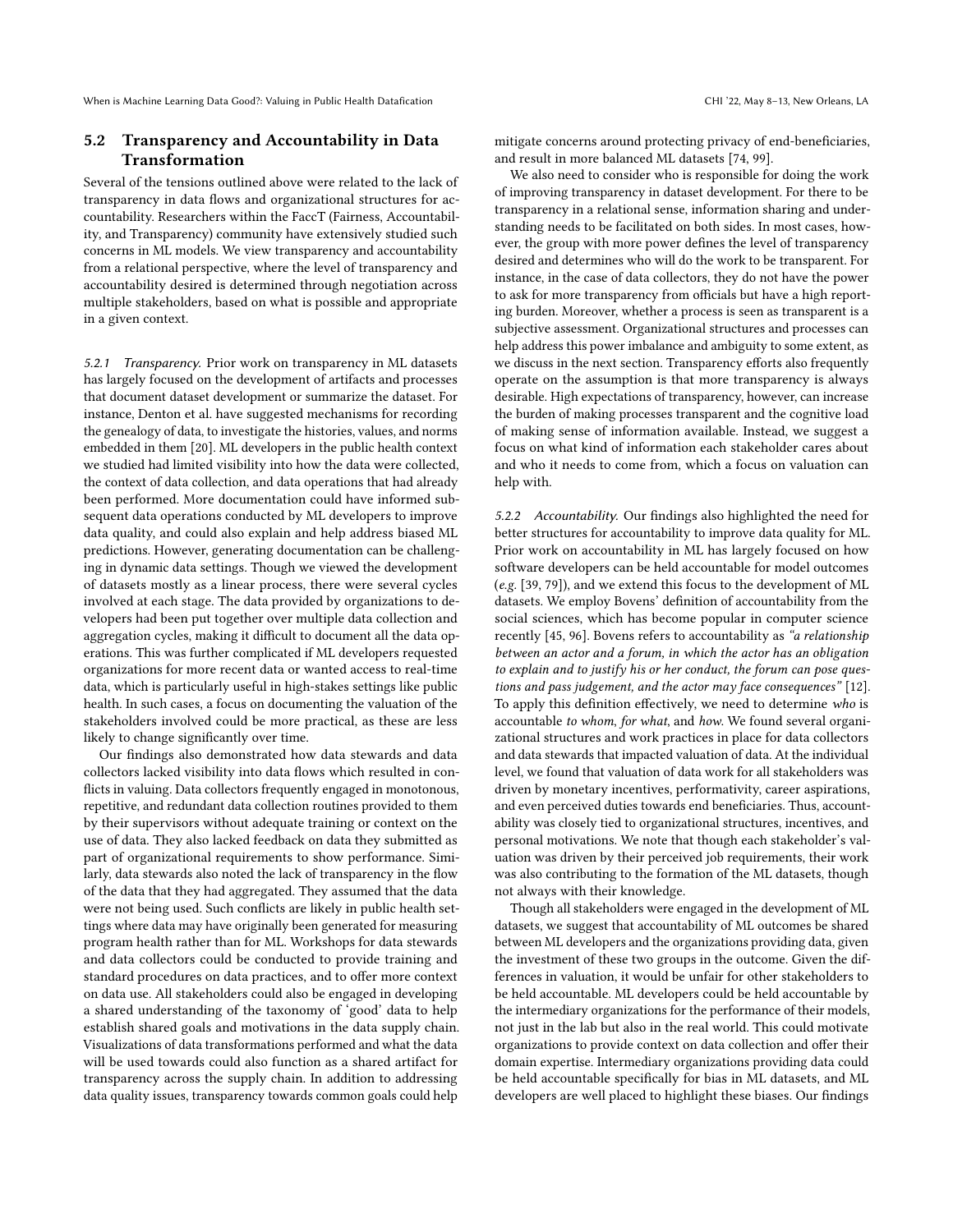uncovered how bias was frequently linked to poor workflow organization, excessive bureaucratic data collection requirements, and challenges that data collectors in reaching all communities. Accountability for bias could also compel institutions to reconsider whether their workflows are equitable to communities and workers, while improving data quality as well.

Within the organizations providing data, we observed that data stewards were held accountable for generating reports as the need arose. However, there is also a need for accountability by the organization and the officers that they reported to. Data stewards worked with limited resources, leading to a backlog in work. Organizations and governments should be accountable for providing them with more resources to complete, as well as training for statistical operations so that they feel equipped to do their work. Along these lines, data collectors should be able to hold superiors accountable for giving feedback. Given that both data stewards and data collectors have less power, enforcing such structures is a practical challenge. One possibility is to hold institutions and officers accountable for data quality, in addition to health outcomes. This could also motivate organizations to reduce redundant workflows and employ structured data collection mechanisms, instead of overburdening workers.

Eventually, all actors should be accountable to the communities who are the target beneficiaries and are providing data. Data collectors were accountable for community health based on incentive structures, but were not accountable for privacy negotiations through they engaged in privacy-preserving behaviors. Data stewards and ML developers were similarly not held accountable for the same, though there were some processes that ML developers followed based on internal or external ethics review boards that they had to comply with. Protocols for handling sensitive data along with redressal systems for community members in case of a privacy breach could help increase community trust. We note that privacy norms are culturally situated, and we need to be careful about whose notion of privacy is imposed [\[3\]](#page-13-13). Data collectors engaging in privacy negotiations with community members on a regular basis could help develop an understanding of privacy preferences and design appropriate protocols that are culturally situated. Protocols could then be further negotiated with ML developers, who may offer additional considerations based on the institutions they have to interface with. Finally, we suggest that a similar exercise could be undertaken to hold ML developers and institutions accountable for ML outcomes as well once models are deployed in the field, with redressal mechanisms for community members and mediating actors like FHWs or data collectors.

### 6 CONCLUSION

The growing prevalence of data-driven approaches makes it imperative for us to understand how data are produced in different application domains, and the valuation driving data work at various stages of the data supply chain. Data-driven approaches that form the foundation of advancements in ML are powered in large part by human infrastructures that enable large datasets collected across multiple stages. Taking the case of datafication of public health in India, we examined the movement of data through various stages, where the data workers included frontline health workers, data

stewards, and ML developers. We presented our analysis of interviews conducted with these stakeholders to draw attention to how data are valued differently across stages of data work. We discussed how data are worked upon to attain this value, as well as the tensions in valuation that arise through the process. Finally, we offered recommendations for how data supply chains could be designed to bring transparency and accountability in the creation and use of data for ML development.

#### ACKNOWLEDGMENTS

We are grateful to our anonymous reviewers for their encouragement and feedback on this work, and to our study participants for sharing their valuable time and expertise. We would like to thank Ben Hutchinson, Lora Aroyo, Ashwani Sharma, Milind Tambe, Manish Gupta, Dong Whi Yoo, and Karthik S. Bhat for their feedback. This work is supported in part by the National Science Foundation under Grant No. 1745463. We are extremely thankful to ARMMAN, Khushibaby and Swasti, NGOs based in India for facilitating conversations with frontline health workers.

#### **REFERENCES**

- <span id="page-13-5"></span>[1] Michael D Abràmoff, Philip T Lavin, Michele Birch, Nilay Shah, and James C Folk. 2018. Pivotal trial of an autonomous AI-based diagnostic system for detection of diabetic retinopathy in primary care offices.  $N\!\bar{P\!J}$  digital medicine 1, 1 (2018), 1–8.
- <span id="page-13-4"></span>[2] Fábio S Aguiar, Rodrigo C Torres, João VF Pinto, Afrânio L Kritski, José M Seixas, and Fernanda CQ Mello. 2016. Development of two artificial neural network models to support the diagnosis of pulmonary tuberculosis in hospitalized patients in Rio de Janeiro, Brazil. Medical & biological engineering & computing 54, 11 (2016), 1751–1759.
- <span id="page-13-13"></span>[3] Syed Ishtiaque Ahmed, Md Romael Haque, Shion Guha, Md Rashidujjaman Rifat, and Nicola Dell. 2017. Privacy, security, and surveillance in the Global South: A study of biometric mobile SIM registration in Bangladesh. In Proceedings of the 2017 CHI Conference on Human Factors in Computing Systems. 906–918.
- <span id="page-13-8"></span>[4] Karen S Baker and Helena Karasti. 2018. Data care and its politics: Designing for local collective data management as a neglected thing. In Proceedings of the 15th Participatory Design Conference: Full Papers-Volume 1. 1–12.
- <span id="page-13-2"></span>[5] Agathe Balayn, Bogdan Kulynych, and Seda Guerses. 2021. Exploring Data Pipelines through the Process Lens: a Reference Model forComputer Vision. arXiv preprint arXiv:2107.01824 (2021).
- <span id="page-13-10"></span>[6] Carlo Batini, Cinzia Cappiello, Chiara Francalanci, and Andrea Maurino. 2009. Methodologies for data quality assessment and improvement. ACM computing surveys (CSUR) 41, 3 (2009), 1–52.
- <span id="page-13-0"></span>[7] Amna Batool, Kentaro Toyama, Tiffany Veinot, Beenish Fatima, and Mustafa Naseem. 2021. Detecting Data Falsification by Front-line Development Workers: A Case Study of Vaccination in Pakistan. In Proceedings of the 2021 CHI Conference on Human Factors in Computing Systems. 1–14.
- <span id="page-13-7"></span>[8] Emma Beede, Elizabeth Baylor, Fred Hersch, Anna Iurchenko, Lauren Wilcox, Paisan Ruamviboonsuk, and Laura M Vardoulakis. 2020. A Human-Centered Evaluation of a Deep Learning System Deployed in Clinics for the Detection of Diabetic Retinopathy. In Proceedings of the 2020 CHI Conference on Human Factors in Computing Systems. 1–12.
- <span id="page-13-6"></span>[9] Kaustav Bera, Kurt A Schalper, David L Rimm, Vamsidhar Velcheti, and Anant Madabhushi. 2019. Artificial intelligence in digital pathology—new tools for diagnosis and precision oncology. Nature reviews Clinical oncology 16, 11 (2019), 703–715.
- <span id="page-13-11"></span>[10] Patrick Biernacki and Dan Waldorf. 1981. Snowball sampling: Problems and techniques of chain referral sampling. Sociological methods & research 10, 2 (1981), 141–163.
- <span id="page-13-9"></span>[11] Alan Borning and Michael Muller. 2012. Next steps for value sensitive design. In Proceedings of the SIGCHI conference on human factors in computing systems. 1125–1134.
- <span id="page-13-12"></span>[12] Mark Bovens. 2007. Analysing and assessing accountability: A conceptual framework. European law journal 13, 4 (2007), 447–468.
- <span id="page-13-1"></span>[13] Joy Buolamwini and Timnit Gebru. 2018. Gender shades: Intersectional accuracy disparities in commercial gender classification. In Conference on fairness, accountability and transparency. 77–91.
- <span id="page-13-3"></span>[14] Massimo Buscema, Masoud Asadi-Zeydabadi, Weldon Lodwick, Alphonse Nde Nembot, Alvin Bronstein, and Francis Newman. 2020. Analysis of the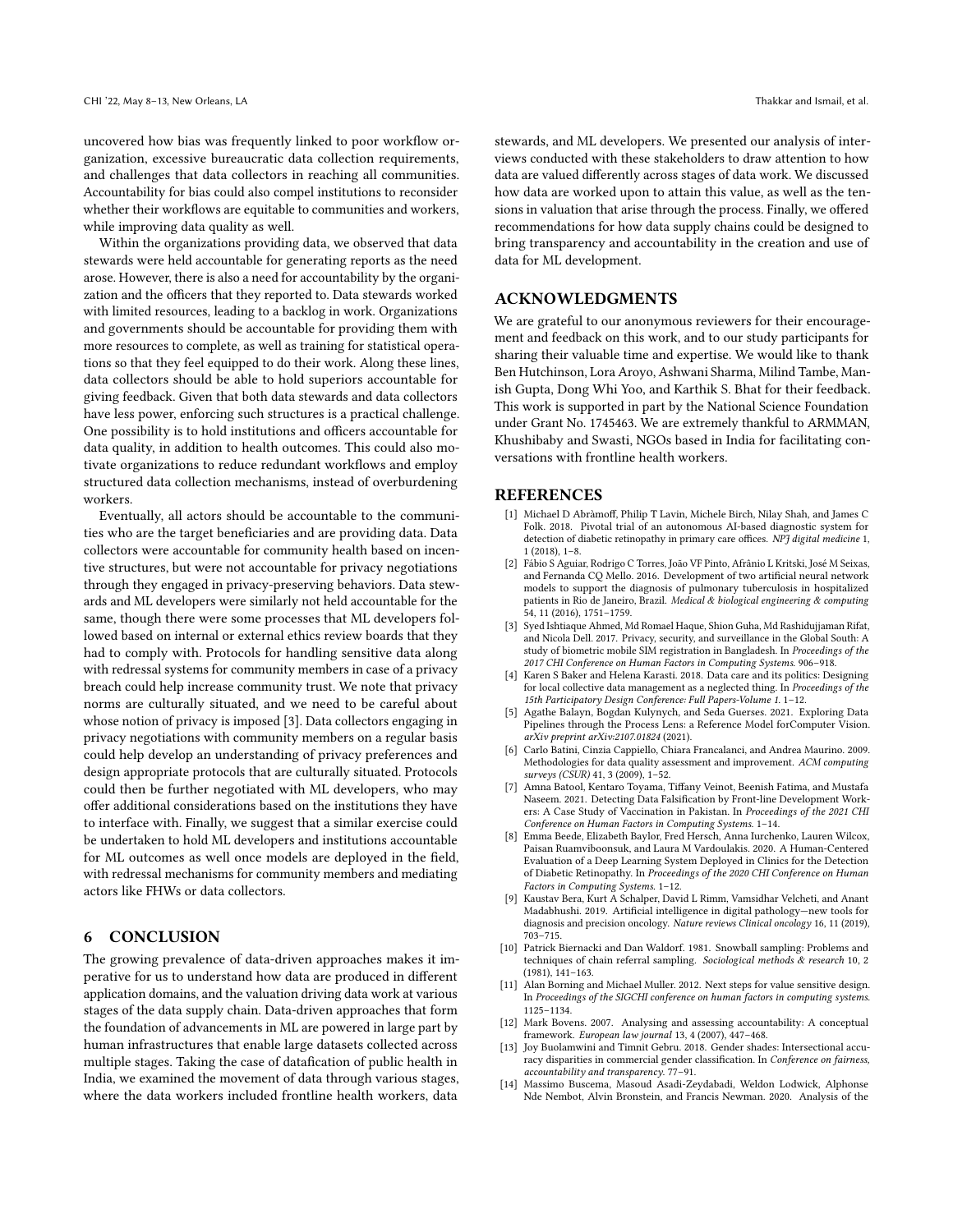Ebola Outbreak in 2014 and 2018 in West Africa and Congo by Using Artificial Adaptive Systems. Applied Artificial Intelligence 34, 8 (2020), 597–617.

- <span id="page-14-31"></span>[15] Carrie J Cai, Samantha Winter, David Steiner, Lauren Wilcox, and Michael Terry. 2019. " Hello AI": Uncovering the Onboarding Needs of Medical Practitioners for Human-AI Collaborative Decision-Making. Proceedings of the ACM on Human-computer Interaction 3, CSCW (2019), 1–24.
- <span id="page-14-28"></span>[16] HC Stephen Chan, Hanbin Shan, Thamani Dahoun, Horst Vogel, and Shuguang Yuan. 2019. Advancing drug discovery via artificial intelligence. Trends in pharmacological sciences 40, 8 (2019), 592–604.
- <span id="page-14-37"></span>[17] Irene Y Chen, Emma Pierson, Sherri Rose, Shalmali Joshi, Kadija Ferryman, and Marzyeh Ghassemi. 2020. Ethical Machine Learning in Health. arXiv preprint arXiv:2009.10576 (2020).
- <span id="page-14-34"></span>[18] Marika Cifor, Patricia Garcia, TL Cowan, Jasmine Rault, Tonia Sutherland, Anita Say Chan, Jennifer Rode, Anna Lauren Hoffmann, Niloufar Salehi, and Lisa Nakamura. 2019. Feminist data manifest-no.
- <span id="page-14-24"></span>[19] Nicola Dell, Trevor Perrier, Neha Kumar, Mitchell Lee, Rachel Powers, and Gaetano Borriello. 2015. Digital Workflows in Global Development Organizations. In Proceedings of the 18th ACM Conference on Computer Supported Cooperative Work & Social Computing. 1659–1669.
- <span id="page-14-14"></span>[20] Emily Denton, Alex Hanna, Razvan Amironesei, Andrew Smart, Hilary Nicole, and Morgan Klaus Scheuerman. 2020. Bringing the People Back In: Contesting Benchmark Machine Learning Datasets. arXiv preprint arXiv:2007.07399 (2020).
- <span id="page-14-5"></span>[21] Brian DeRenzi, Nicola Dell, Jeremy Wacksman, Scott Lee, and Neal Lesh. 2017. Supporting Community Health Workers in India through Voice-and Web-Based Feedback. In Proceedings of the 2017 CHI Conference on Human Factors in Computing Systems. ACM, 2770–2781.
- <span id="page-14-47"></span>[22] Bhavna Dhingra and Ashok Kumar Dutta. 2011. National rural health mission. The Indian Journal of Pediatrics 78, 12 (2011), 1520–1526.
- <span id="page-14-35"></span>[23] Catherine D'Ignazio and Lauren F Klein. 2020. Data feminism. MIT Press.
- <span id="page-14-23"></span>[24] Paul Dourish and Edgar Gómez Cruz. 2018. Datafication and data fiction: Narrating data and narrating with data. Big Data & Society 5, 2 (2018), 2053951718784083.
- <span id="page-14-42"></span>[25] Chris Elsden, Kate Symons, Raluca Bunduchi, Chris Speed, and John Vines. 2019. Sorting out valuation in the charity shop: Designing for data-driven innovation through value translation. Proceedings of the ACM on Human-Computer Interaction 3, CSCW (2019), 1–25.
- <span id="page-14-12"></span>[26] Virginia Eubanks, 2018. Automating inequality: How high-tech tools profile, police, and punish the poor. St. Martin's Press.
- <span id="page-14-43"></span>[27] Melanie Feinberg. 2017. A design perspective on data. In Proceedings of the 2017 CHI Conference on Human Factors in Computing Systems. 2952–2963.
- <span id="page-14-21"></span>[28] Brittany Fiore-Gartland and Gina Neff. 2015. Communication, mediation, and the expectations of data: Data valences across health and wellness communities. International Journal of Communication 9 (2015), 19.
- <span id="page-14-39"></span>[29] Batya Friedman, Peter Kahn, and Alan Borning. 2002. Value sensitive design: Theory and methods. University of Washington technical report 2-12 (2002).
- <span id="page-14-40"></span>[30] Batya Friedman, Peter H Kahn, Alan Borning, and Alina Huldtgren. 2013. Value sensitive design and information systems. In Early engagement and new technologies: Opening up the laboratory. Springer, 55–95.
- <span id="page-14-10"></span>[31] R Stuart Geiger, Kevin Yu, Yanlai Yang, Mindy Dai, Jie Qiu, Rebekah Tang, and Jenny Huang. 2020. Garbage in, garbage out? do machine learning application papers in social computing report where human-labeled training data comes from?. In Proceedings of the 2020 Conference on Fairness, Accountability, and Transparency. 325–336.
- <span id="page-14-32"></span>[32] Hongyan Gu, Jingbin Huang, Lauren Hung, and Xiang'Anthony' Chen. 2021. Lessons learned from designing an AI-enabled diagnosis tool for pathologists. Proceedings of the ACM on Human-Computer Interaction 5, CSCW1 (2021), 1–25.
- <span id="page-14-9"></span>[33] Venkat Gudivada, Amy Apon, and Junhua Ding. 2017. Data quality considerations for big data and machine learning: Going beyond data cleaning and transformations. International Journal on Advances in Software 10, 1 (2017),  $1 - 20.$
- <span id="page-14-25"></span>[34] Pi Guo, Tao Liu, Qin Zhang, Li Wang, Jianpeng Xiao, Qingying Zhang, Ganfeng Luo, Zhihao Li, Jianfeng He, Yonghui Zhang, and Wenjun Ma. 2017. Developing a dengue forecast model using machine learning: A case study in China. PLoS neglected tropical diseases 11, 10 (2017), e0005973.
- <span id="page-14-46"></span>[35] Philip J Guo, Sean Kandel, Joseph M Hellerstein, and Jeffrey Heer. 2011. Proactive wrangling: Mixed-initiative end-user programming of data transformation scripts. In Proceedings of the 24th annual ACM symposium on User interface software and technology. 65–74.
- <span id="page-14-8"></span>[36] Frank Heuts and Annemarie Mol. 2013. What is a good tomato? A case of valuing in practice. Valuation Studies 1, 2 (2013), 125–146.
- <span id="page-14-22"></span>[37] Kenneth Holstein, Jennifer Wortman Vaughan, Hal Daumé III, Miro Dudik, and Hanna Wallach. 2019. Improving fairness in machine learning systems: What do industry practitioners need?. In Proceedings of the 2019 CHI Conference on Human Factors in Computing Systems. 1–16.
- <span id="page-14-29"></span>Shigao Huang, Jie Yang, Simon Fong, and Qi Zhao. 2020. Artificial intelligence in cancer diagnosis and prognosis: Opportunities and challenges. Cancer Letters 471 (2020), 61–71.
- <span id="page-14-20"></span>[39] Ben Hutchinson, Andrew Smart, Alex Hanna, Emily Denton, Christina Greer, Oddur Kjartansson, Parker Barnes, and Margaret Mitchell. 2021. Towards accountability for machine learning datasets: Practices from software engineering and infrastructure. In Proceedings of the 2021 ACM Conference on Fairness, Accountability, and Transparency. 560–575.
- <span id="page-14-41"></span>[40] Eleanor Hutchinson, Susan Nayiga, Christine Nabirye, Lilian Taaka, and Sarah G Staedke. 2018. Data value and care value in the practice of health systems: A case study in Uganda. Social science & medicine 211 (2018), 123-130.
- <span id="page-14-44"></span>[41] Marco Iansiti. 2021. The Value of Data and Its Impact on Competition. Available at SSRN (2021).
- <span id="page-14-7"></span>[42] Azra Ismail and Neha Kumar. 2018. Engaging Solidarity in Data Collection Practices for Community Health. Proceedings of the ACM on Human-Computer Interaction 2, CSCW (2018), 76.
- <span id="page-14-6"></span>[43] Azra Ismail and Neha Kumar. 2019. Empowerment on the Margins: The Online Experiences of Community Health Workers. In Proceedings of the 2019 CHI Conference on Human Factors in Computing Systems. ACM, 99.
- <span id="page-14-15"></span>[44] Eun Seo Jo and Timnit Gebru. 2020. Lessons from archives: strategies for collecting sociocultural data in machine learning. In Proceedings of the 2020 Conference on Fairness, Accountability, and Transparency. 306–316.
- <span id="page-14-48"></span>[45] Severin Kacianka and Alexander Pretschner. 2021. Designing Accountable Systems. In Proceedings of the 2021 ACM Conference on Fairness, Accountability, and Transparency. 424–437.
- <span id="page-14-11"></span>[46] Ramesha Karunasena, Mohammad Sarparajul Ambiya, Arunesh Sinha, Ruchit Nagar, Saachi Dalal, Divy Thakkar, and Milind Tambe. 2020. Measuring Data Collection Quality for Community Healthcare. arXiv preprint arXiv:2011.02962 (2020).
- <span id="page-14-2"></span>[47] Naveena Karusala, Jennifer Wilson, Phebe Vayanos, and Eric Rice. 2019. Street-Level Realities of Data Practices in Homeless Services Provision. Proceedings of the ACM on Human-Computer Interaction 3, CSCW (2019), 1–23.
- <span id="page-14-16"></span>[48] Michael Katell, Meg Young, Dharma Dailey, Bernease Herman, Vivian Guetler, Aaron Tam, Corinne Bintz, Daniella Raz, and PM Krafft. 2020. Toward situated interventions for algorithmic equity: lessons from the field. In *Proceedings of* the 2020 Conference on Fairness, Accountability, and Transparency. 45–55.
- <span id="page-14-13"></span>[49] Os Keyes. 2018. The misgendering machines: Trans/HCI implications of automatic gender recognition. Proceedings of the ACM on Human-Computer Interaction 2, CSCW (2018), 88.
- <span id="page-14-17"></span>[50] Rob Kitchin and Tracey Lauriault. 2014. Towards critical data studies: Charting and unpacking data assemblages and their work. (2014).
- <span id="page-14-45"></span>[51] Meghana Kshirsagar, Caleb Robinson, Siyu Yang, Shahrzad Gholami, Ivan Klyuzhin, Sumit Mukherjee, Md Nasir, Anthony Ortiz, Felipe Oviedo, Darren Tanner, et al. 2021. Becoming Good at AI for Good. arXiv preprint arXiv:2104.11757 (2021).
- <span id="page-14-30"></span>[52] David Lazer, Ryan Kennedy, Gary King, and Alessandro Vespignani. 2014. The parable of Google Flu: traps in big data analysis. Science 343, 6176 (2014), 1203–1205.
- <span id="page-14-36"></span>[53] Yanni Alexander Loukissas. 2019. All data are local: Thinking critically in a data-driven society. MIT Press.
- <span id="page-14-3"></span>[54] Yaoli Mao, Dakuo Wang, Michael Muller, Kush R Varshney, Ioana Baldini, Casey Dugan, and Aleksandra Mojsilović. 2019. How data scientistswork together with domain experts in scientific collaborations: To find the right answer or to ask the right question? Proceedings of the ACM on Human-Computer Interaction 3, GROUP (2019), 1–23.
- <span id="page-14-26"></span>[55] Aditya Mate, Jackson A Killian, Haifeng Xu, Andrew Perrault, and Milind Tambe. 2020. Collapsing Bandits and Their Application to Public Health Interventions. arXiv preprint arXiv:2007.04432 (2020).
- <span id="page-14-18"></span>[56] Ninareh Mehrabi, Fred Morstatter, Nripsuta Saxena, Kristina Lerman, and Aram Galstyan. 2019. A survey on bias and fairness in machine learning. arXiv preprint arXiv:1908.09635 (2019).
- <span id="page-14-38"></span>[57] Amanda Meng, Carl DiSalvo, and Ellen Zegura. 2019. Collaborative data work towards a caring democracy. Proceedings of the ACM on Human-Computer Interaction 3, CSCW (2019), 1–23.
- <span id="page-14-27"></span>[58] Syeda Shaizadi Meraj, Razali Yaakob, Azreen Azman, Siti Nuralain Mohd Rum, Azree Shahrel, and Ahmad Nazri. 2019. Artificial Intelligence in Diagnosing Tuberculosis: A Review. Int. Journal on Advanced Sci., Eng. and Inform. Technology 9, 1 (2019), 81–91.
- <span id="page-14-19"></span>[59] Milagros Miceli, Martin Schuessler, and Tianling Yang. 2020. Between Subjectivity and Imposition: Power Dynamics in Data Annotation for Computer Vision. arXiv preprint arXiv:2007.14886 (2020).
- <span id="page-14-33"></span>[60] Annemarie Mol, Ingunn Moser, and Jeannette Pols. 2015. Care in practice: On tinkering in clinics, homes and farms. Vol. 8. transcript Verlag.
- <span id="page-14-0"></span>[61] Naja Holten Møller, Claus Bossen, Kathleen H Pine, Trine Rask Nielsen, and Gina Neff. 2020. Who does the work of data? Interactions 27, 3 (2020), 52–55.
- <span id="page-14-1"></span>[62] Michael Muller, Ingrid Lange, Dakuo Wang, David Piorkowski, Jason Tsay, Q Vera Liao, Casey Dugan, and Thomas Erickson. 2019. How data science workers work with data: Discovery, capture, curation, design, creation. In Proceedings of the 2019 CHI Conference on Human Factors in Computing Systems. 1–15.
- <span id="page-14-4"></span>[63] Michael Muller, Christine T Wolf, Josh Andres, Michael Desmond, Narendra Nath Joshi, Zahra Ashktorab, Aabhas Sharma, Kristina Brimijoin, Qian